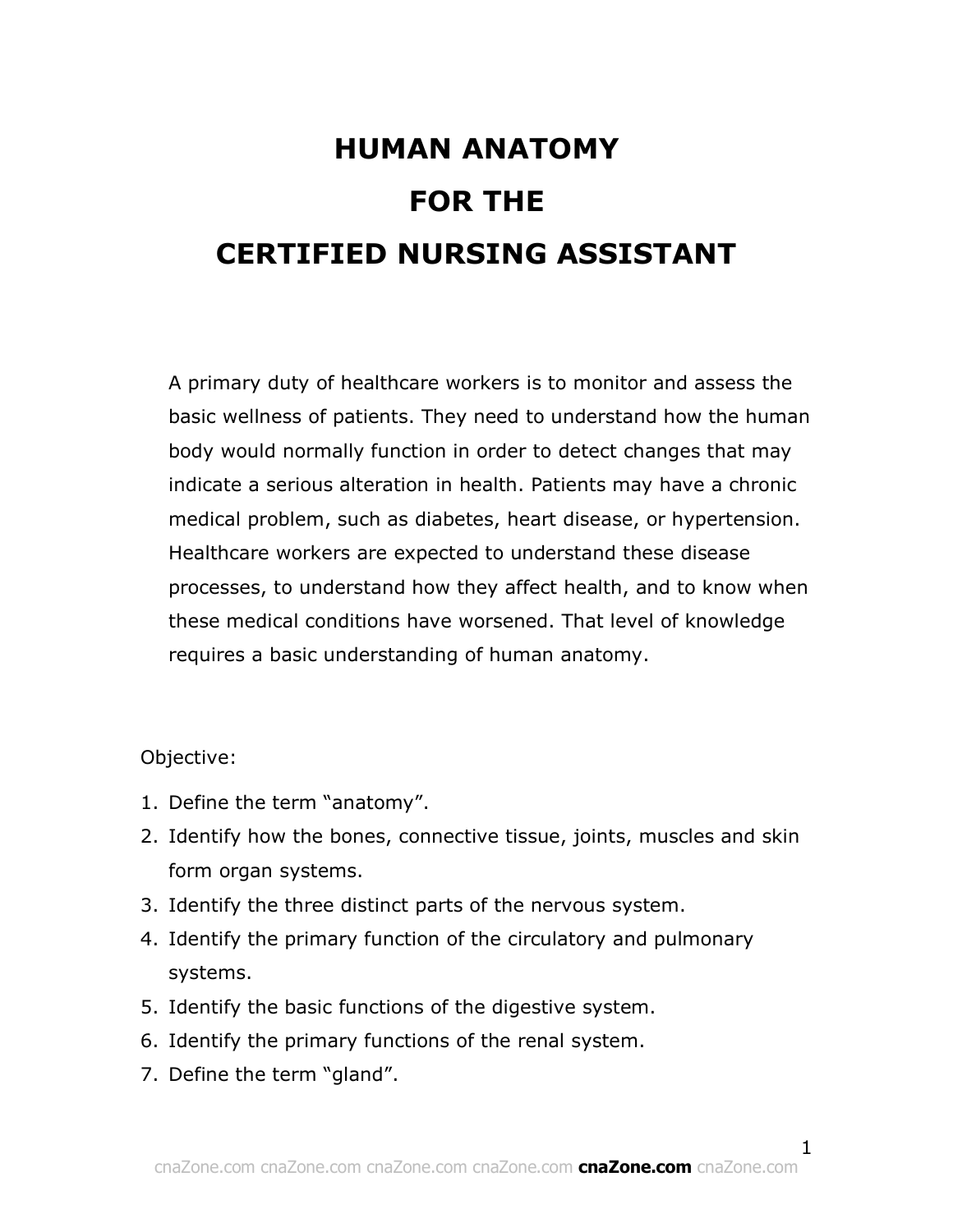#### **Introduction**

Anatomy is the study of the structure of the organs and tissues of the human body. The human body is made up of tiny, microscopic building blocks called cells. The cells in turn are organized into tissues and organs, and the tissues and organs have a unique structure and a specific function. Certified Nursing Assistants (CNAs) must have a basic knowledge and understanding of human anatomy.

#### **Anatomy As A Science**

The medical dictionary defines anatomy as "*the science of the structure of the body and the relation of its parts*." Anatomy can be studied at a very basic level and it can also be quite complex but for most healthcare workers, understanding anatomy does not have to be difficult. Much of the learning of the science of human anatomy is memorization and the simplest way to understand it is to divide the body into organ systems. Each organ system, and the organ or organs that make up that particular system, can be categorized by its functions, and the task of learning anatomy using this method of study becomes very manageable.

#### **The Musculoskeletal System**

Anatomy textbooks consider the bones, connective tissue, joints, muscles and skin to be separate organ systems. This is technically correct but as they do share some characteristics, and they function very closely together, they will all be discussed here as the musculoskeletal system.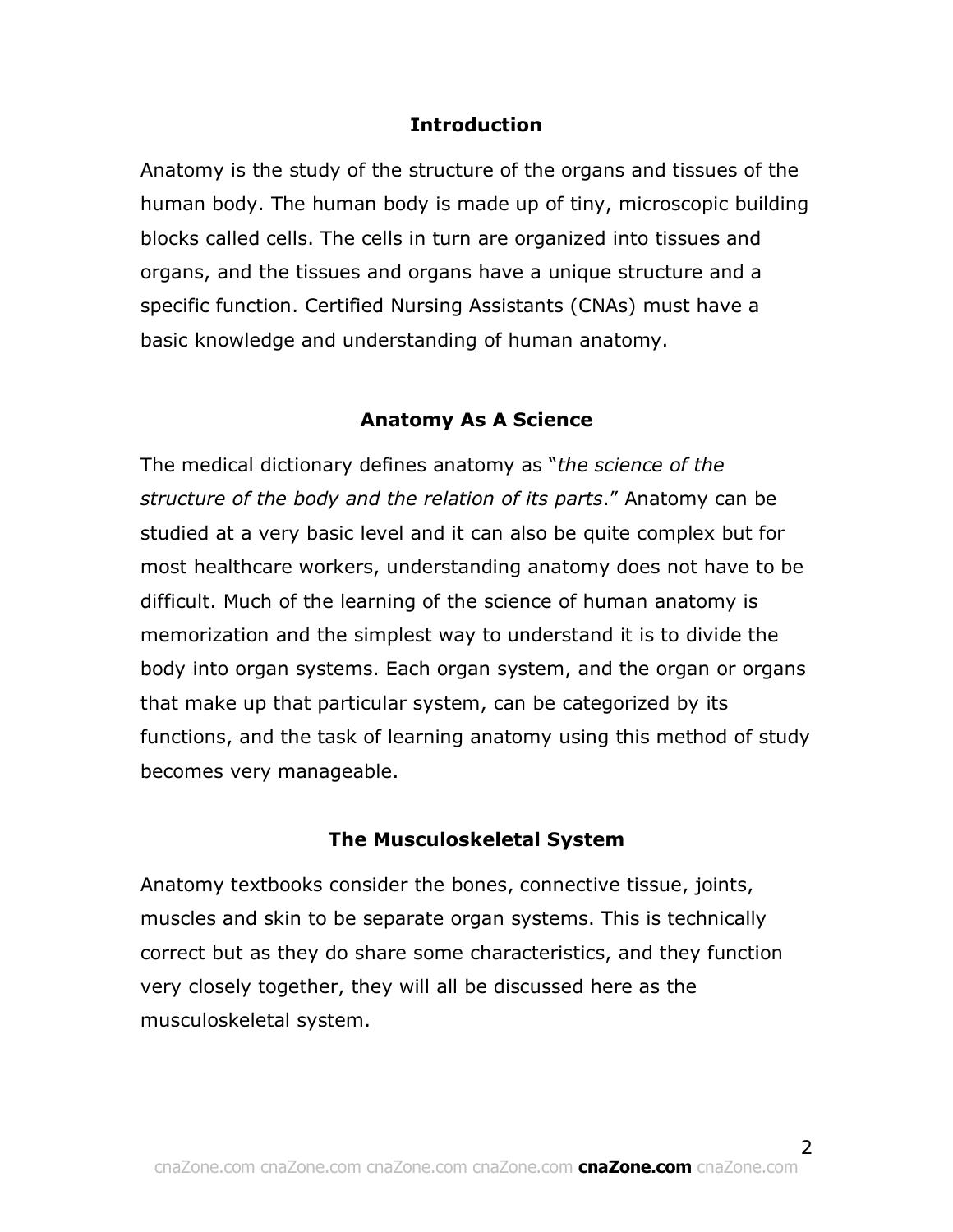# **Skeletal System**

The skeletal system has six different functions consists of 206 bones.

## *Support*

The skeletal system provides the supporting framework for the body, which is its primary function. The human skeleton is an endo-skeleton; the bones are inside the body. Other animals such as insects have an exo-skeleton. Their skeleton is a hard shell that surrounds and protects the body.

#### *Movement*

The bones of the skeletal system, in conjunction with the muscles and joints, allow for movement. The muscles themselves are very powerful, but if they were not attached to the bones movement would not be possible.

## *Protection*

The bones surround and protect vital organs such as the brain, heart, and lungs.

#### *Blood Cells*

The marrow of the bones is where red blood cells and precursors to white blood cells are produced. The red blood cells carry oxygen in the blood and the white blood cells fight infection and provide immunity against disease.

#### *Storage*

The bones store much of the calcium in the human body and there is some storage of iron in bone marrow.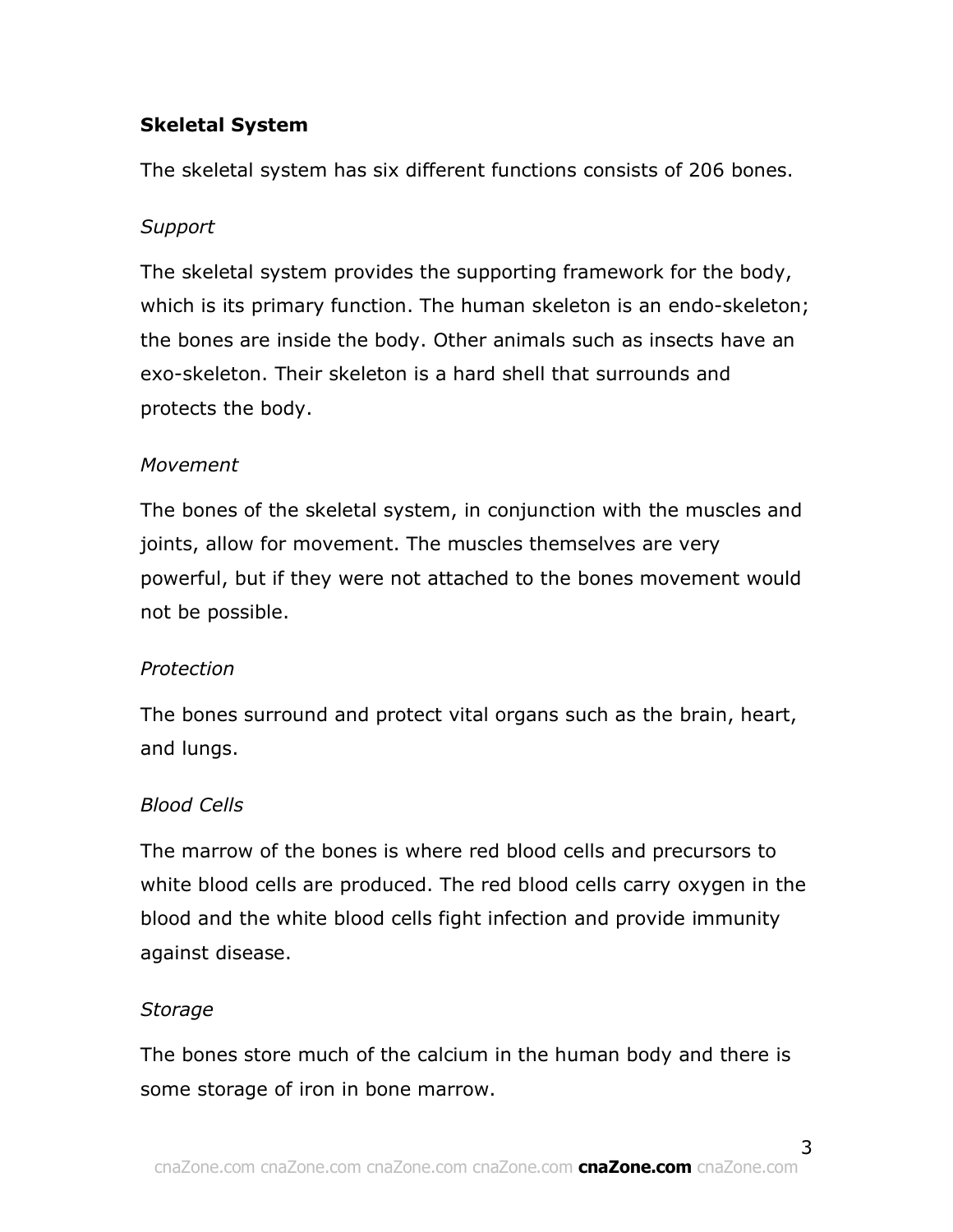## *Endocrine Function*

The term endocrine refers to a gland or organ that secretes a hormone directly into the bloodstream. The bones secrete a hormone called *osteocalcin* that helps to regulate blood sugar levels and fat deposition.

#### **Bones**

Each bone of the skeletal system has a specific shape and function. However, their basic anatomy is essentially the same and bones are comprised of several distinct layers. The anatomy of a bone, moving from the outside to the core, is described in the Table below.

#### **Anatomy of a Bone**

**Periosteum:** The outside of almost every bone is covered by a thin membrane called the periosteum that is similar to a sheet of plastic that has been shrink wrapped around an object. The periosteum carries the arteries and veins that supply the bones with blood; it has nerve endings for pain and sensation, and; it is also involved in growing new bone tissue. ↓ **Compact bone:** Compact bone is what we think of when we think of bones. It is hard and dense, white and shiny, and this part of a bone is what gives the skeleton strength and helps it withstand stress. ↓ **Bone Cavity:** The bone cavity is the hollow space inside many long bones that contains cancellous bone and bone marrow. ↓ **Cancellous bone:** This is also called spongy bone. Cancellous bone is a soft, network of tissue that contains many blood vessels and holds the bone marrow. The cancellous bone is where most new bone cells are formed. ↓ **Bone marrow:** Bone marrow is where red blood cells are formed and where precursors to white blood cells are formed.

Bones are dense and hard. They must be able to withstand a lot of stress. Given these characteristics, it is easy to forget that they are living tissue and that bones are metabolically active. Bones produce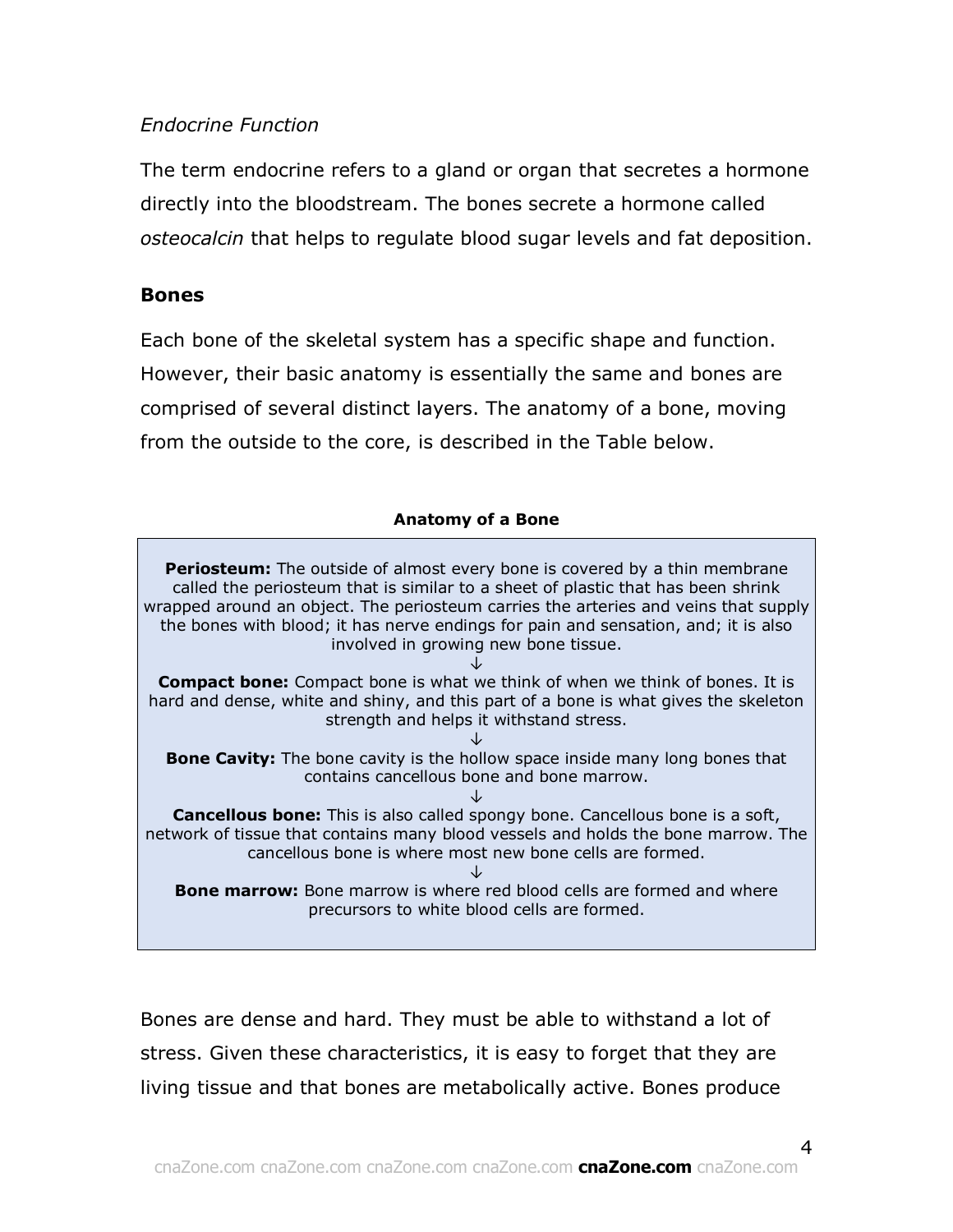red blood cells and precursors to white blood cells. Old bone tissue is regularly broken down and new bone tissue formed. Bones must be constantly supplied with blood and nutrients - especially calcium - in order to remain healthy.

Calcium is a mineral and it is the primary structural component of bone. Our bodies cannot produce calcium so we depend on calciumcontaining foods for a daily supply. You may have noticed that milk, which is a good source of calcium, is often fortified with vitamin D. This is because calcium cannot be absorbed and used for bone growth without vitamin D.

#### **Connective Tissue**

Connective tissue is the term for a varied group of structures that are an important part of the musculoskeletal system: cartilage, ligaments, and tendons. As you have probably guessed, the connective tissues play an important part in connecting the different parts of the musculoskeletal system.

#### *Cartilage*

Cartilage is a tough, fibrous material that is found on the ends of bones, in the bronchial tubes, the trachea, and other areas of the body. The function of cartilage depends on its location. Cartilage that is found on the ends of bones acts like a shock absorber. It also provides a relatively friction-free surface so that bones that contact each other in a joint can move easily and do so without pain or excessive wear on the ends of the bones. For example, there is cartilage on the ends of the upper leg bone (the femur) and the lower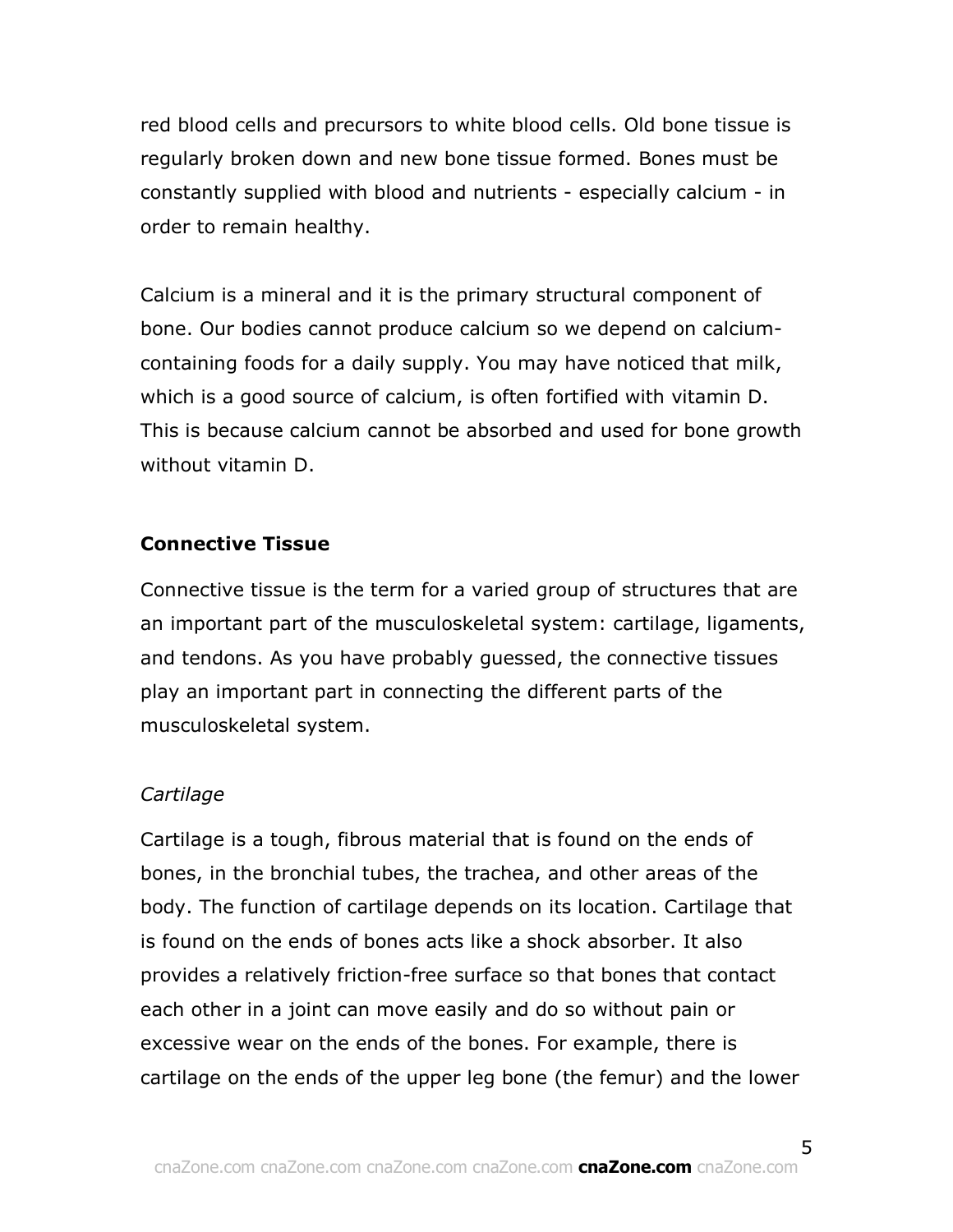legs bones (tibia and fibula). In the trachea and the bronchial tubes, rings of cartilage act as structural supports and prevent these structures from closing with the passage of air.

#### *Ligaments*

Ligaments are bands of tissue that connect one bone to another and maintain the structural integrity of the joints.

#### *Tendons*

Tendons are very much like ligaments in their structure but they have a different function. Tendons attach the muscles to the bones. This attachment transfers muscular force, *i.e.*, muscular contractions, to the bones and thus allows movement.

The blood is technically considered to be a connective tissue because it connects organ systems together. Blood will be discussed here as being part of the cardiovascular system.

## **Joints**

The junction where bones meet is called a joint. The technical term for a joint is an *articulation*. There are three types of joints: fibrous, synovial, and syndesmosis. Joints such as the elbows, wrist, hips, and knees are synovial joints, and synovial joints are constructed to allow for movement. Fibrous and syndesmosis joints are connections between bones that do *not* allow movement, or only a very slight amount of movement. For example, the skull is made up of multiple bones that are attached to one another by connective tissue but these joints are fixed and do not move.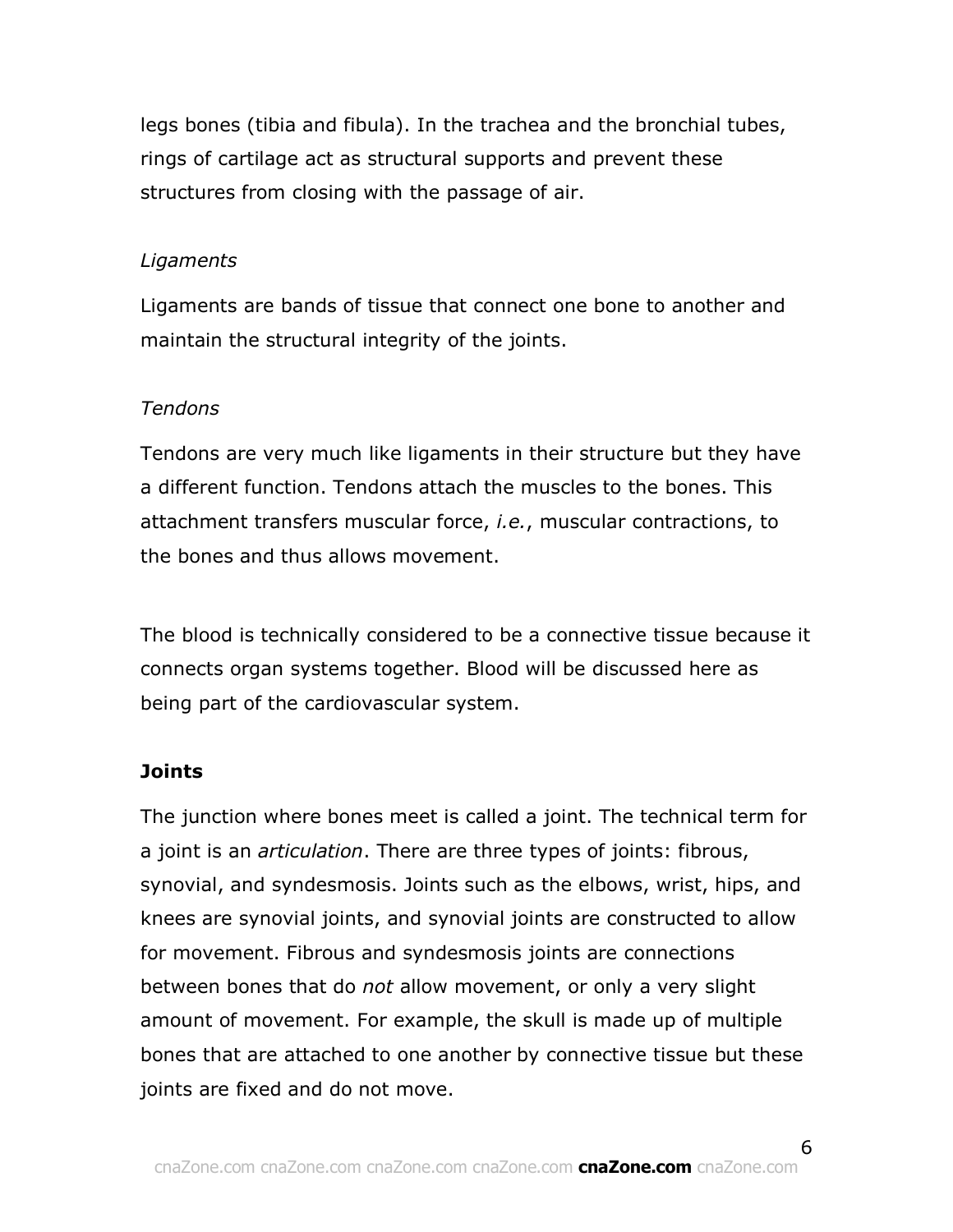#### **Muscles**

There are more than 700 muscles in the human body. The muscles provide voluntary and involuntary movement. The movements of a muscle are called contractions (the muscle gets shorter) and relaxation (the muscle relaxes and returns to its original length). Muscles are considered to be one of three types - skeletal, smooth and cardiac.

#### *Skeletal Muscles*

Skeletal muscles, such as the biceps in your upper arm, are muscles that we can consciously control.

## *Smooth Muscles*

Smooth muscles are muscles that cannot be consciously controlled. For example, we have muscles in the small bowel of the digestive tract. These muscles contract and relax to allow for the passage and absorption of food and liquid. We also have muscles in some of the blood vessels and these help with the circulation of the blood and maintaining blood pressure. In both of these instances, the smooth muscle contraction and/or relaxation cannot be consciously started or controlled; it is automatic.

## *Cardiac Muscle*

Cardiac muscle is the muscle found in the heart. It is somewhat like smooth muscle in that it is not under conscious control; however, it has several unique properties. Cardiac muscle has the ability to automatically and rhythmically contract and relax, and it does so continuously and for the most part it does so without external control.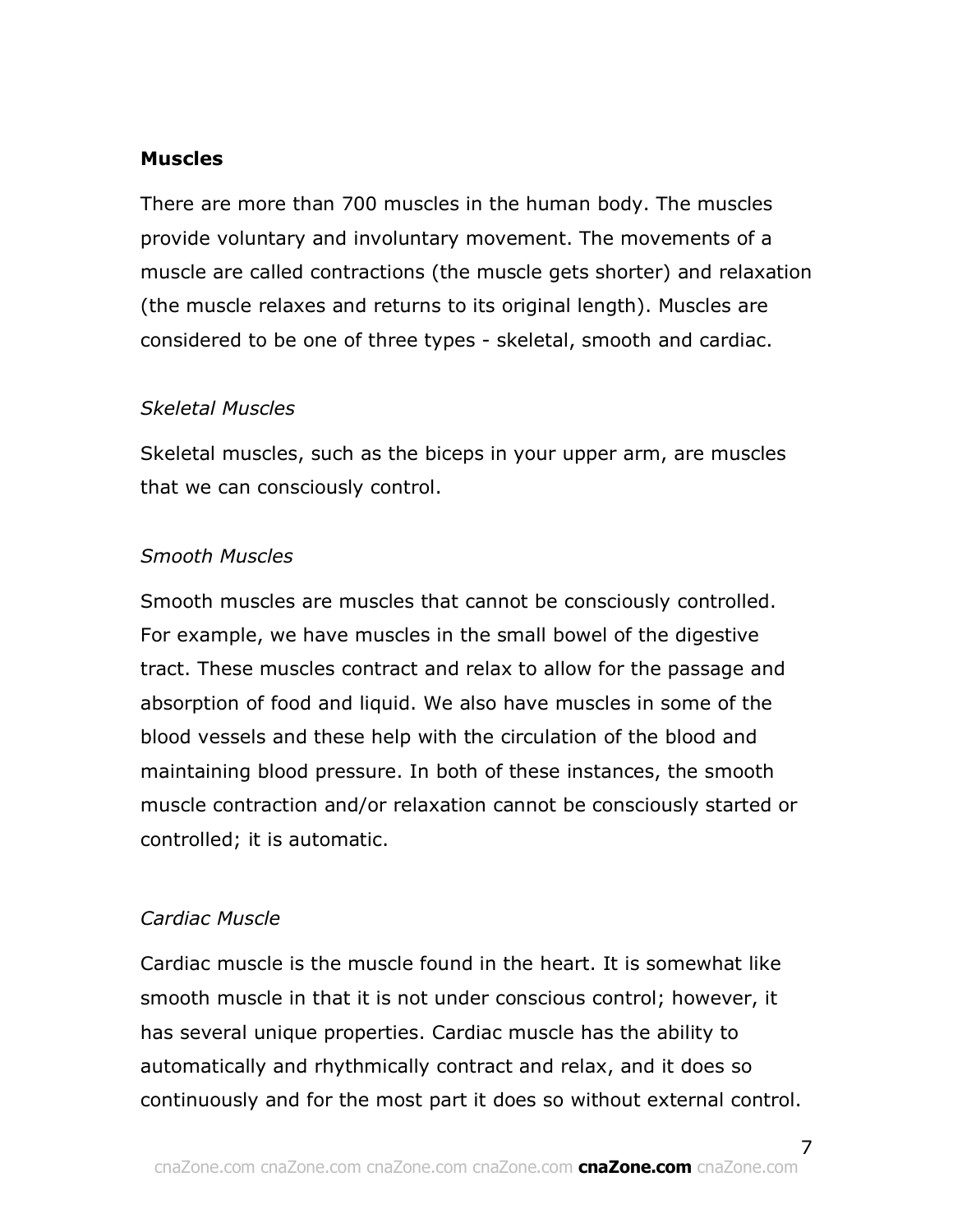Smooth muscle can also do this but it contracts and relaxes intermittently in response to internal and external stimuli.

The heartbeat, the contraction and relaxation of the cardiac muscle, occurs constantly, regularly, and it does not usually rely on external stimuli.

## **Skin**

The skin covers the entire surface of the body. The skin's main function is to act as a barrier to protect the body from heat, cold, and contamination from infectious agents such as bacteria and viruses. The skin is often considered to be the body's first line of defense against infection because it forms a mechanical barrier between the internal and external environments.

There are three layers of skin. The *epidermis* is on the outside layer, and underneath that is the *dermis*. Underneath the dermis is a layer of fat called the *subcutaneous* layer. The skin is where many of the blood vessels, nerve receptors, temperature receptors, sweat glands, and oil glands are located. The skin also has the pigment cells that give the tissues their distinctive color.

#### **Summary**

The musculoskeletal system is made up of the bones, connective tissues, joints, muscles, and skin. The primary functions of the bones are to give the body form and support, and to produce blood cells. The connective tissues include cartilage, ligaments, and tendons. The primary functions of the connective tissues are to maintain the stability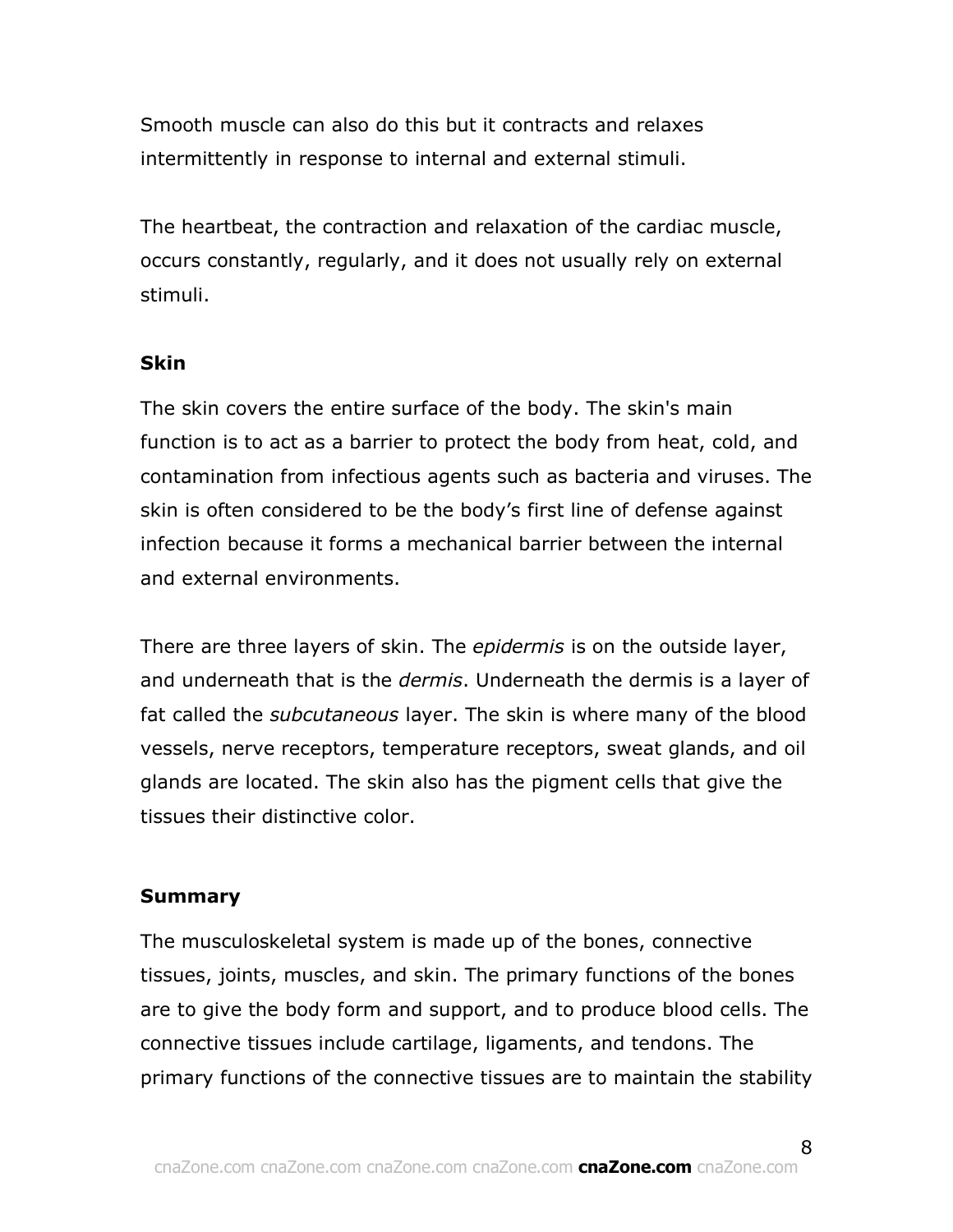of the joints, connect the muscles to the bones, and to protect the bone-to-bone connections. Joints are the junctions where bones meet and connect. Muscles allow for movement, and there are three types of muscle: 1) Skeletal muscle, which is under conscious control, 2) Smooth muscle, which is not under conscious control, and, 3) Cardiac muscle, the muscle tissue of the heart.

The skin covers the entire surface of the body. It has three layers, many blood vessels, different types of receptors, and glands. The primary function of the skin is to act as a barrier to protect the body from heat, cold, and contamination from infectious agents such as bacteria and viruses. It is also the place where many blood vessels, glands, and receptors are located.

#### **Nervous System**

The nervous system controls conscious and unconscious behavior. It gives individuals the ability to think, to speak, and to perform higher intellectual functions. The anatomy of the nervous system is very complex but it can best be understood by considering it to be three distinct parts of 1) the brain, 2) the spinal cord, and 3) the peripheral nerves.

#### **The Brain**

The brain is divided into specific and anatomically distinct regions that control basic body functions such as breathing, heart rate, digestion, pain, sight, smell, and taste, and regions that control higher functions (speech, memory, complex thinking, and sexual behavior) and emotions.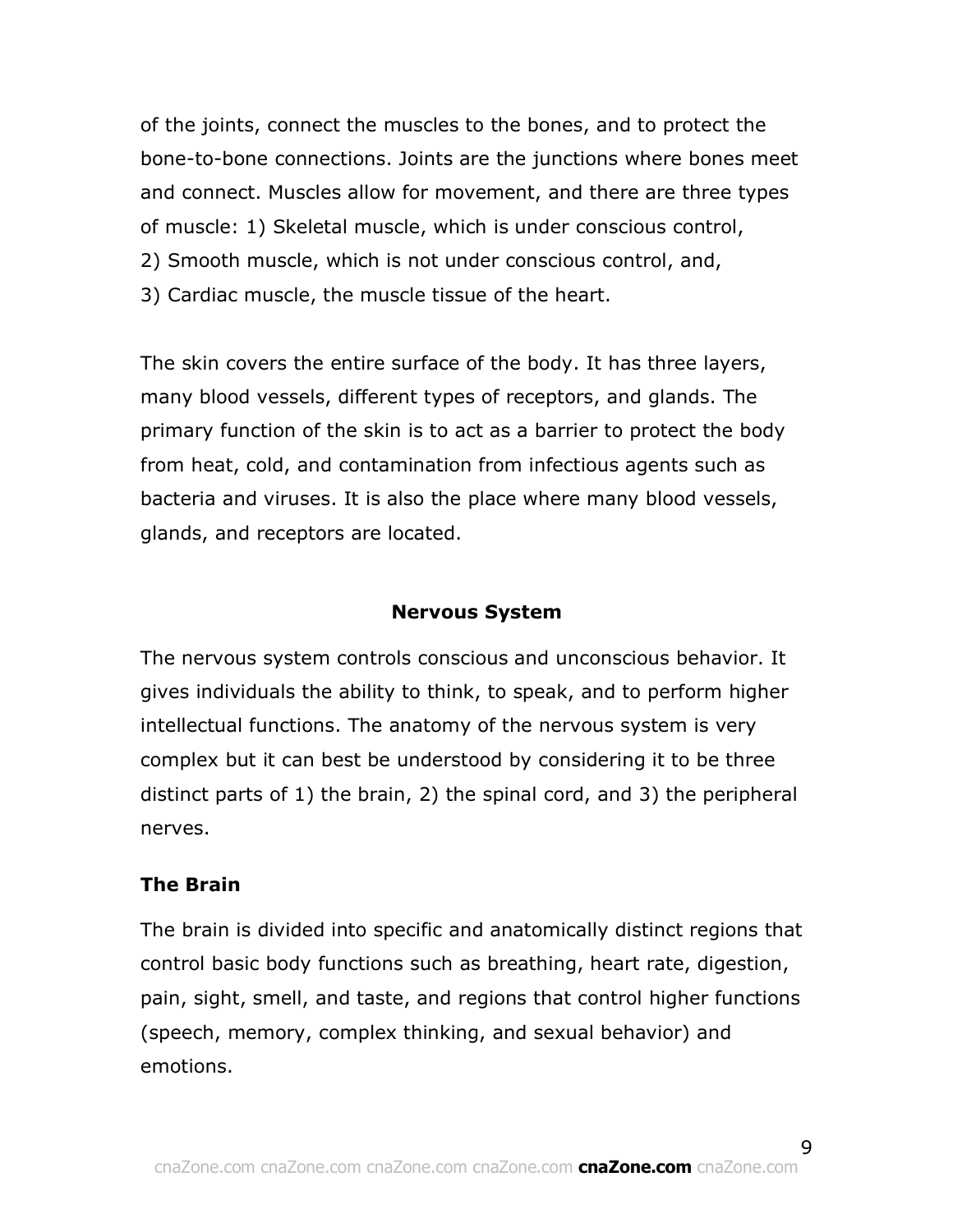## **The Spinal Cord**

The spinal cord is a long tube-like structure of nerve tissue that extends inside the spine, also known as the backbone. It is attached to the base of the brain and ends at the bottom of the spine near the beginning of the buttocks. The basic function of the spinal cord is to connect the brain to the peripheral nerves and the organs and tissues in which the peripheral nerves are located.

The brain and the spinal cord are often classified together as the central nervous system.

# **The Peripheral Nerves**

The peripheral nerves are long, thin fibers that leave the spinal cord and travel to the organs and tissues in the body. The peripheral nerves terminate in structures called nerve endings, and it is the nerve endings that sense pain, heat and cold, and receive information from the organs about the body's internal environment.

There are literally millions of peripheral nerves and there are no organs and very few parts of the body that are not supplied with peripheral nerves. The peripheral nerves pick up information from the environment and from the body and send it back to the brain. In turn, the brain sends out signals and information to the organs and tissues by way of the peripheral nerves. The peripheral nerves are involved in touch, the sensations of heat and cold, and pain. The peripheral nerves also help the brain control various organ functions.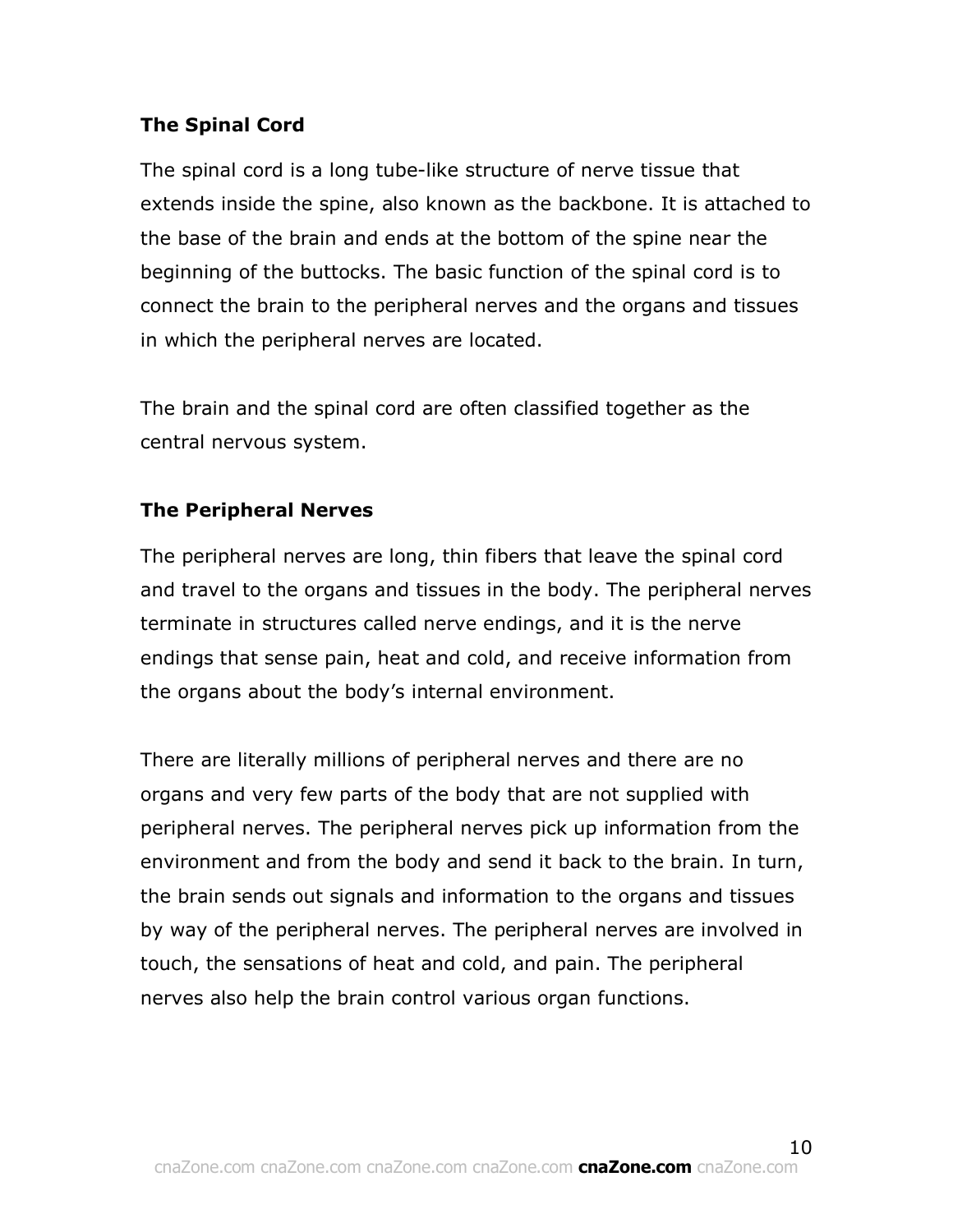The brain can be thought of as the "command center" of the nervous system, and the spinal cord and the peripheral nerves transmit nerve impulses that help maintain the optimal internal environment.

## **Example:**

There are peripheral nerves in the arteries that can sense when a person's blood pressure has increased past a point that is safe. If this occurs, the peripheral nerves send a message to the brain that blood pressure is too high. The brain in turn will send out nerve transmissions that cause blood vessels to dilate, increase urine flow and decrease the volume of body fluid.

The brain will transmit nerve impulses to decrease the heart rate and the force of cardiac contraction. All of these will help lower blood pressure, and when the brain receives feedback from the peripheral nerves that blood pressure has returned to normal, these compensatory mechanisms are stopped. The nervous system functions by processing information, transmitting nerve impulses, receiving feedback, and controlling systems.

#### **Summary**

The nervous system is comprised of the brain, the spinal cord, and the peripheral nerves. The nervous system controls all conscious and unconscious behavior and body functions. The brain can be thought of as the "command center" of the nervous system, and the spinal cord and the peripheral nerves transmit nerve impulses that help maintain the optimal internal environment.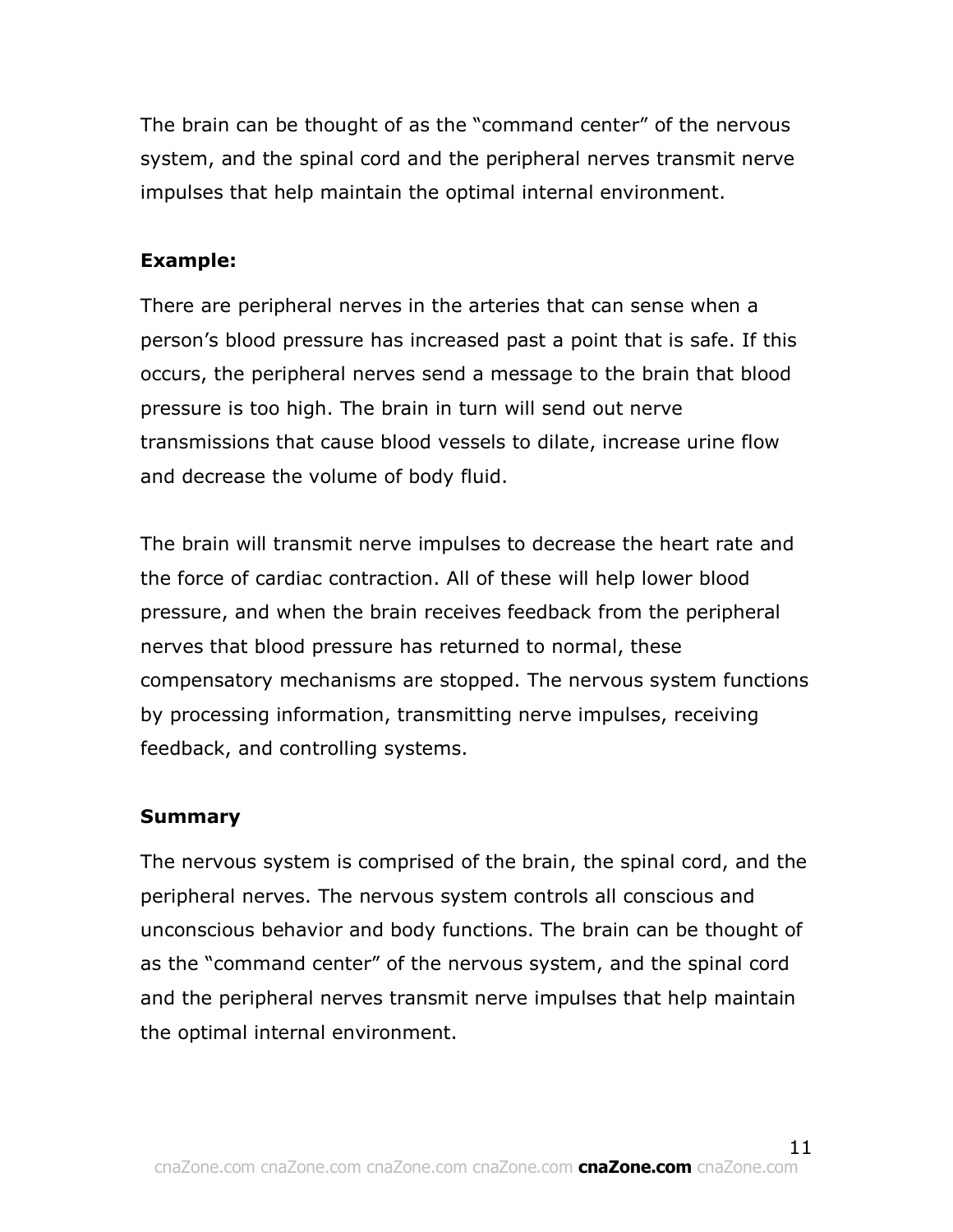# **Cardiovascular System**

The cardiovascular system is comprised of the heart, the blood vessels, and the blood. The cardiovascular system is also called the circulatory system and as this name implies, the primary function of the circulatory system is to circulate the blood.

## **The Heart**

The heart is located on the left side of the chest between the waist and the shoulder. It is surrounded and enclosed by a thin-walled membrane called the *pericardium* or the pericardial sac. The pericardial sac is filled with pericardial fluid and this arrangement allows the heart to contract and relax in a relatively friction-free environment.

The heart is a complex organ, and there are four types of structures that are specific to the heart that will be discussed: 1) the cardiac chambers, 2) the cardiac valves, 3) the sino-atrial node, and 4) the cardiac conducting system.

The heart is divided into four cardiac chambers: the *left and right atriums* and the *left and right ventricles*. The atria sit on top of the ventricles and are separated from them by the cardiac valves. Each of the cardiac chambers has a specific role in the circulation, and these are outlined below.

#### **The Atria, Ventricles, and Cardio-Pulmonary Circulation**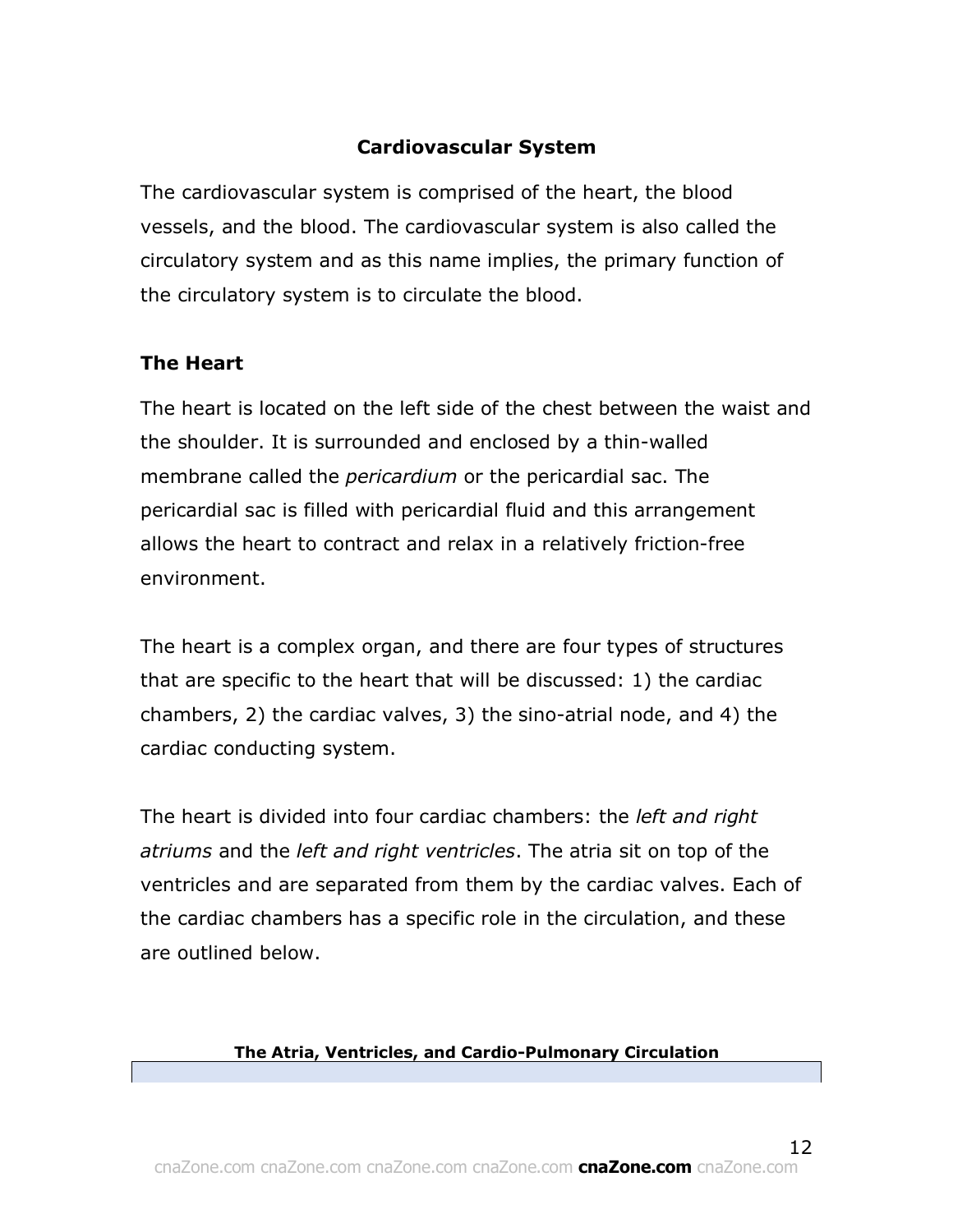

The movement of blood into the heart, through the heart, and out into the peripheral circulation is called the cardiac cycle. Each cardiac cycle is one heartbeat and the number of heartbeats in one minute is called the pulse. The number of times the heart beats in one minute and the force with which it contracts is controlled by a structure called the *sino-atrial node*, more commonly called the SA node.

The SA node is a small node of tissue located in the right atrium and it functions as the pacemaker of the heart. The SA node spontaneously, continually, and rhythmically sends out an electrical current that flows through specialized cardiac conducting system tissues. The conducting tissues end in the cardiac muscle, and when the electrical current from the SA node exits the conducting tissues it stimulates the heart to contract.

The SA node is an automatic pacemaker that produces an intrinsic heart rate but it has nerve fibers and these can stimulate the SA node

13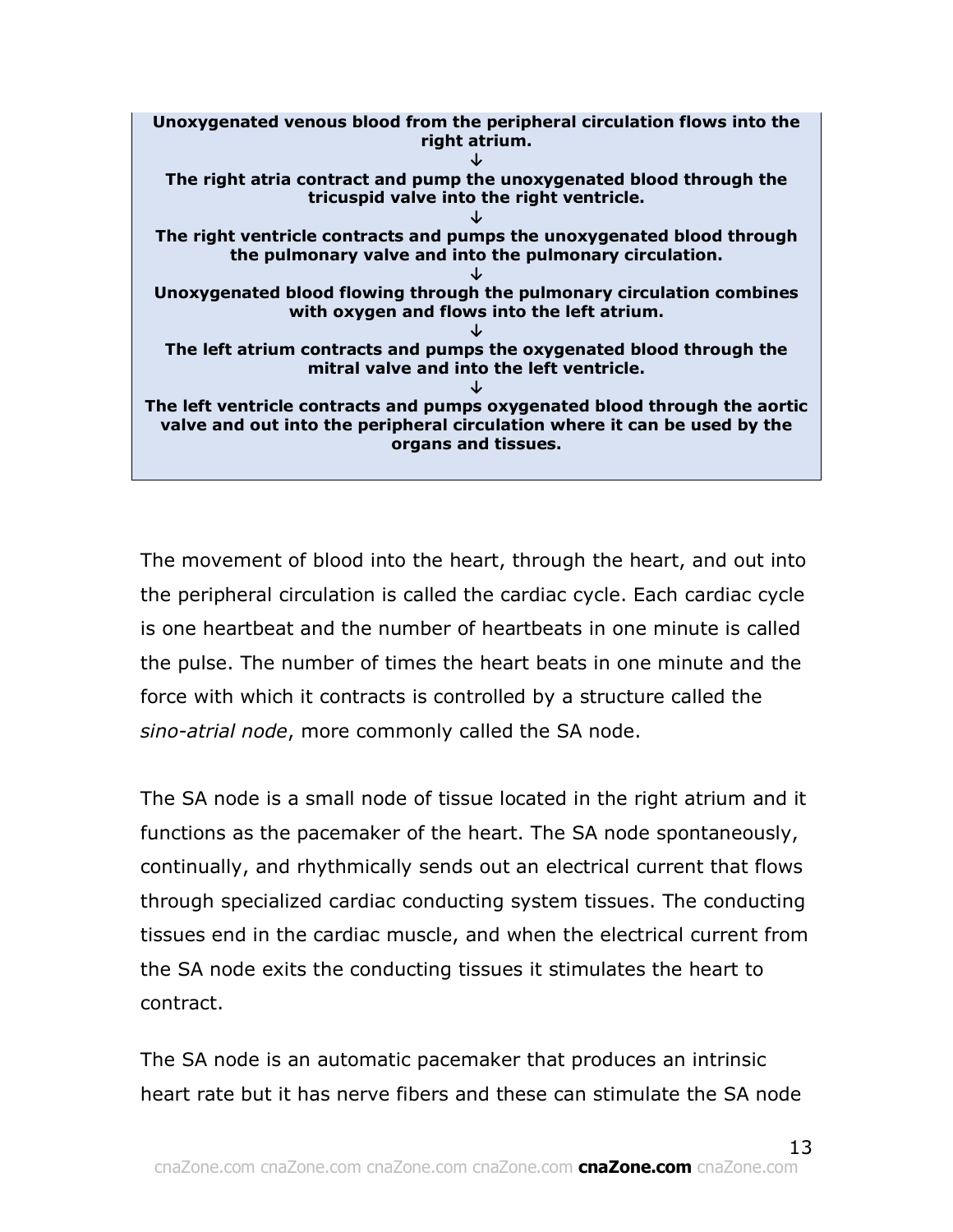to increase or decrease the heart rate, depending on the circumstances and needs.

#### **Blood Vessels**

The blood vessels carry blood through the tissues and organs. Each of the major organs, *i.e.*, the brain, heart, lungs, liver, and kidneys has its own circulatory system. Although some of these have unique characteristics they will not be discussed here in detail. There are at least five different types of blood vessels but only three primary types, the arteries, capillaries, and veins, are discussed.

#### *The Arteries*

The arteries are blood vessels that carry oxygenated blood. The arteries are supplied with muscles and nerves and they can contract or dilate to raise or lower the blood pressure as needed. Arteries are typically located well below the skin and they cannot be seen. However, some arteries are relatively close to the surface of the skin and they can be palpated to check the heart rate; *i.e.*, the radial arteries in the wrist and the carotid arteries on the sides of the neck.

The arterial system begins at the left ventricle of the heart and it continues until it reaches the peripheral tissues and organs. At that point, the arteries end and they connect with the capillaries. Some arteries such as the aorta, which branches off from the left ventricle, are very large.

#### *The Capillaries*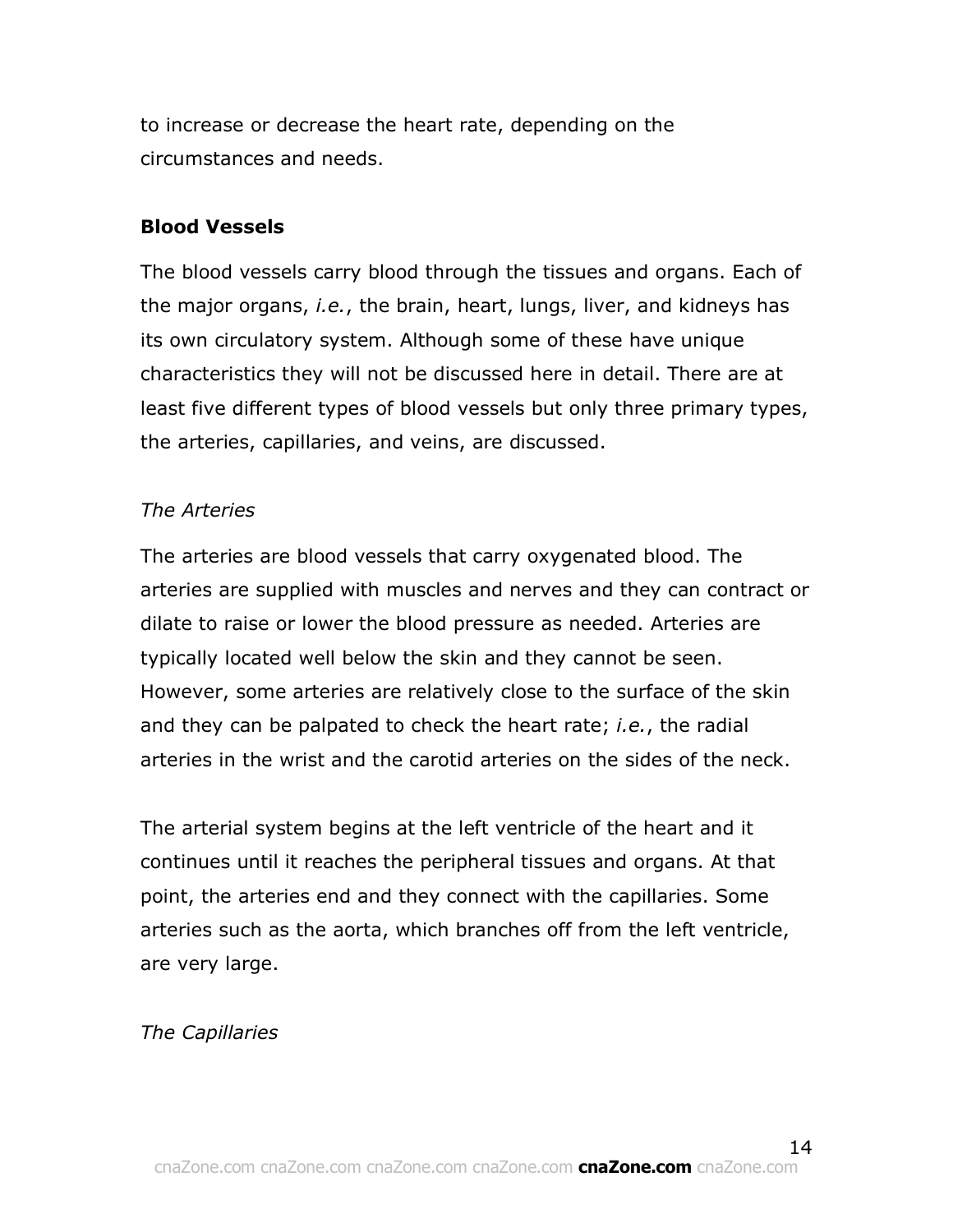The capillaries also carry oxygenated blood; however, the capillaries are microscopic in size and there are many more capillaries than arteries. In addition, the arteries transport oxygenated blood but the capillaries are where the oxygen leaves the blood and enters the tissues and organs *and* the capillaries are where carbon dioxide, one of the primary waste products of metabolism, leaves the tissues and organs and enters the bloodstream.

#### *The Veins*

The veins are thin-walled blood vessels that are connected to the capillaries. Unlike arteries veins are easily seen as they are often close to the skin, but an artery will have a pulse, a vein will not. The veins store blood and help to a slight degree to maintain blood pressure.

However, the most important function of the venous system is to carry the unoxygenated blood and carbon dioxide back to the heart. The heart pumps the unoxygenated blood, and the carbon dioxide it is carrying, to the pulmonary circulation in the lungs. At that point, the process of ventilation brings oxygen into contact with the blood and allows for carbon dioxide to be removed by exhaling.

Blood samples for testing can be obtained by needle puncture of an artery or a vein. Venipuncture is the preferred method because veins are often easily visible and unlike the arteries the veins do not have significant pain receptors.

#### **Blood**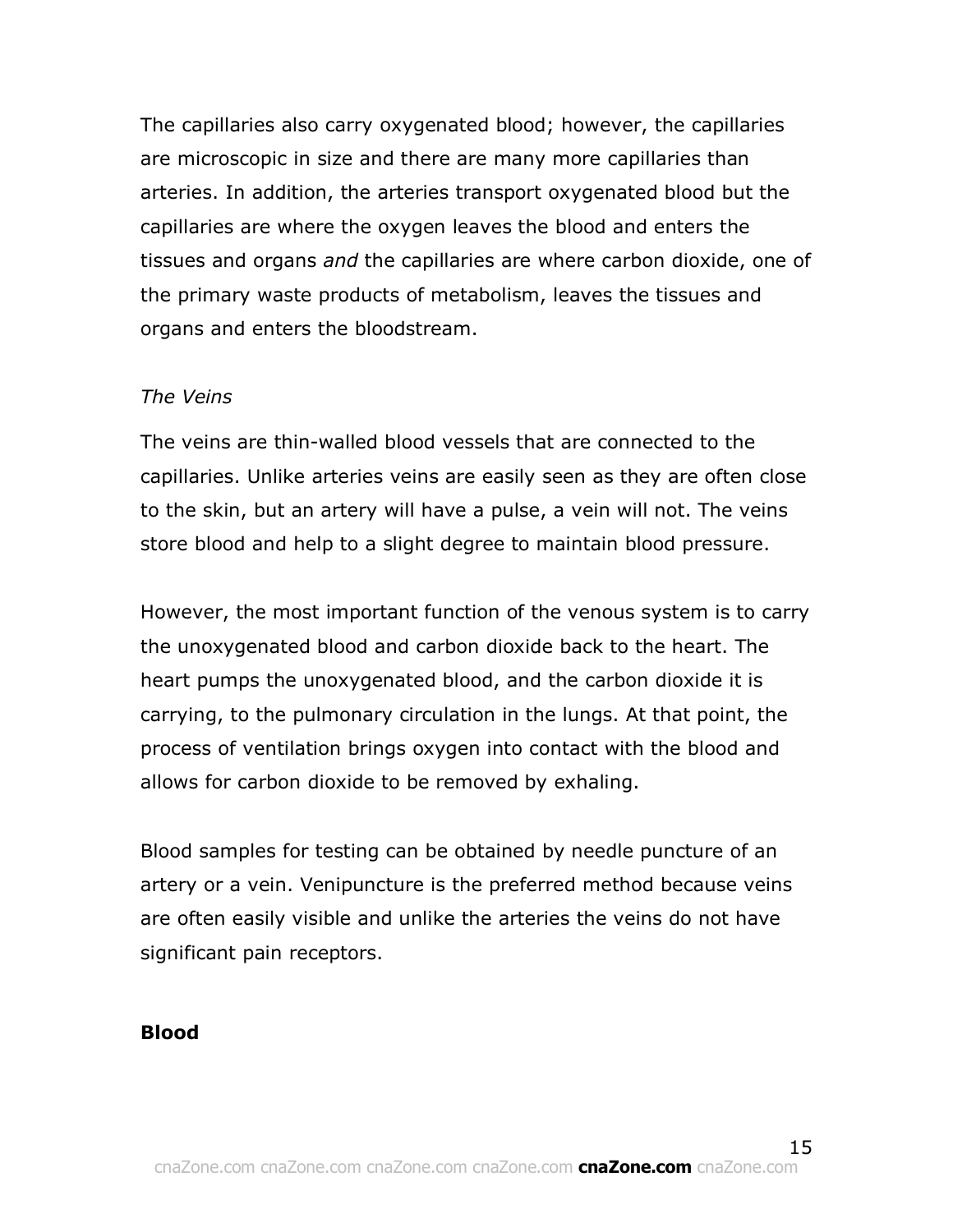Blood carries oxygen to the tissues and organs and carries waste products from metabolism that must be transported to the lungs and the kidneys for elimination. Blood is comprised of a liquid and a cellular component. The liquid component is comprised of plasma and serum. The cellular component is comprised of platelets, red blood cells, and white blood cells. Blood has other solid substances but these will not be covered here. The average blood volume for an adult is 5 liters/1.3 gallons.

#### *Platelets*

Platelets are small cells that prevent bleeding. When a blood vessel is injured or ruptured, platelets migrate to the area and form a plug. This process is called activation and adhesion, and it is the first step in blood clotting.

## *Red Blood Cells*

The medical term for red blood cells is *erythrocytes*. Red blood cells have a protein called hemoglobin. Hemoglobin combines with oxygen. The primary function of red blood cells is to transport oxygen to the tissues and organs. Red blood cells also combine with carbon dioxide and bring this metabolic waste product to the heart and pulmonary circulation, as was previously explained.

## *White Blood Cells*

The medical term for white blood cells is *leukocytes*. There are many different types of leukocytes but they all play a role in the immune system and the body's defense against infection.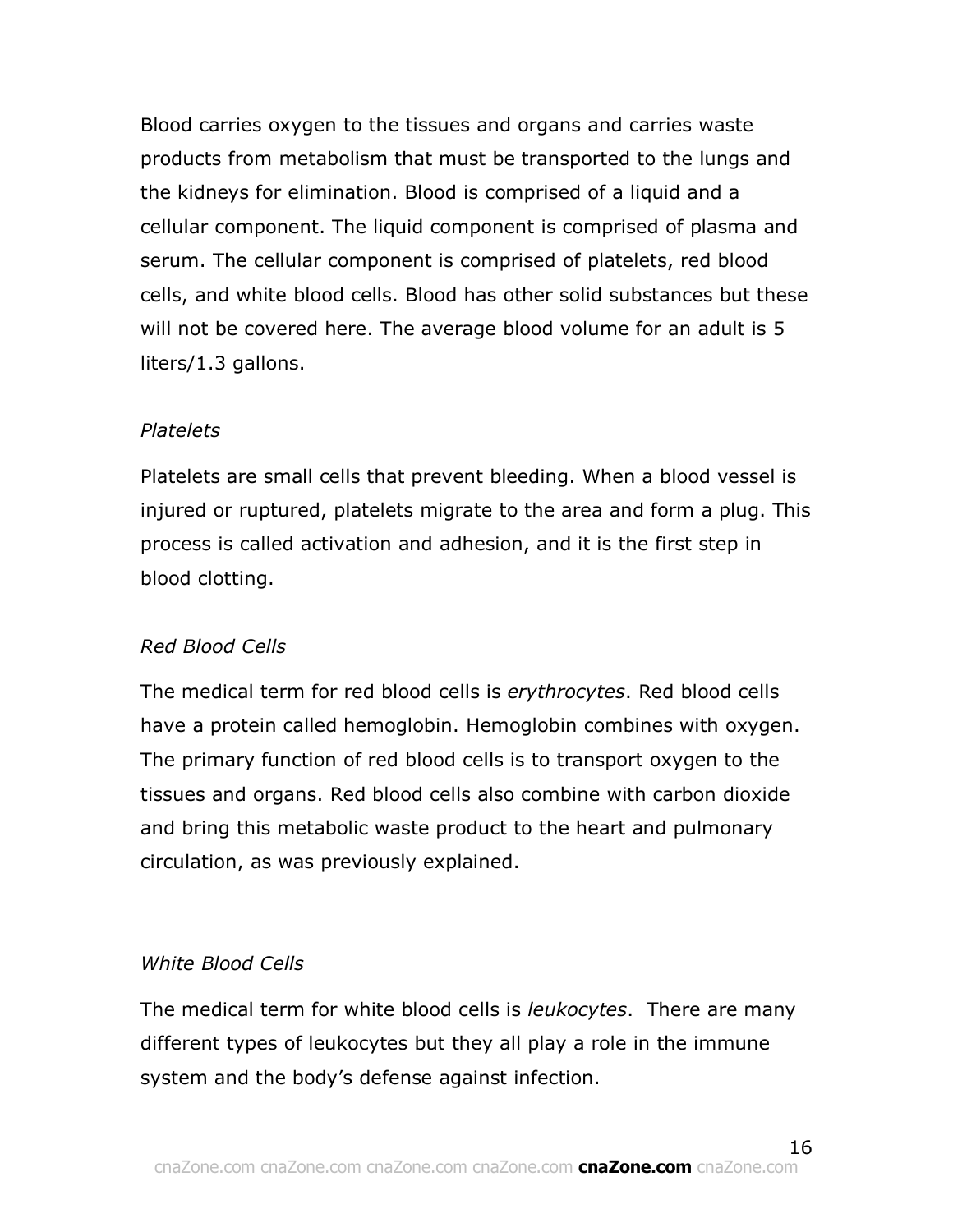## **Summary**

The cardiovascular system is comprised of the heart, the blood vessels, and the blood. The heart pumps blood through the blood vessels, the arteries, capillaries, and veins, and the blood carries oxygen to the tissues and organs and helps eliminate carbon dioxide.

#### **Respiratory System**

The primary function of the respiratory function is to deliver oxygen to the blood and to eliminate carbon dioxide from the body. This process is referred to as *gas exchange*. Gas exchange also occurs in the tissues and organs when oxygen leaves the blood and carbon dioxide leaves the cells and moves the blood.

The respiratory system, which can also be referred to as the pulmonary system, begins with the nose and oral cavity and ends with the alveoli in the lungs. The respiratory system is comprised of many different structures, each with its functions and purpose.

This section will divide the structures of the pulmonary system into two categories: 1) air transporting structures and 2) gas exchange structures. The lungs and the pulmonary circulation will be discussed separately.



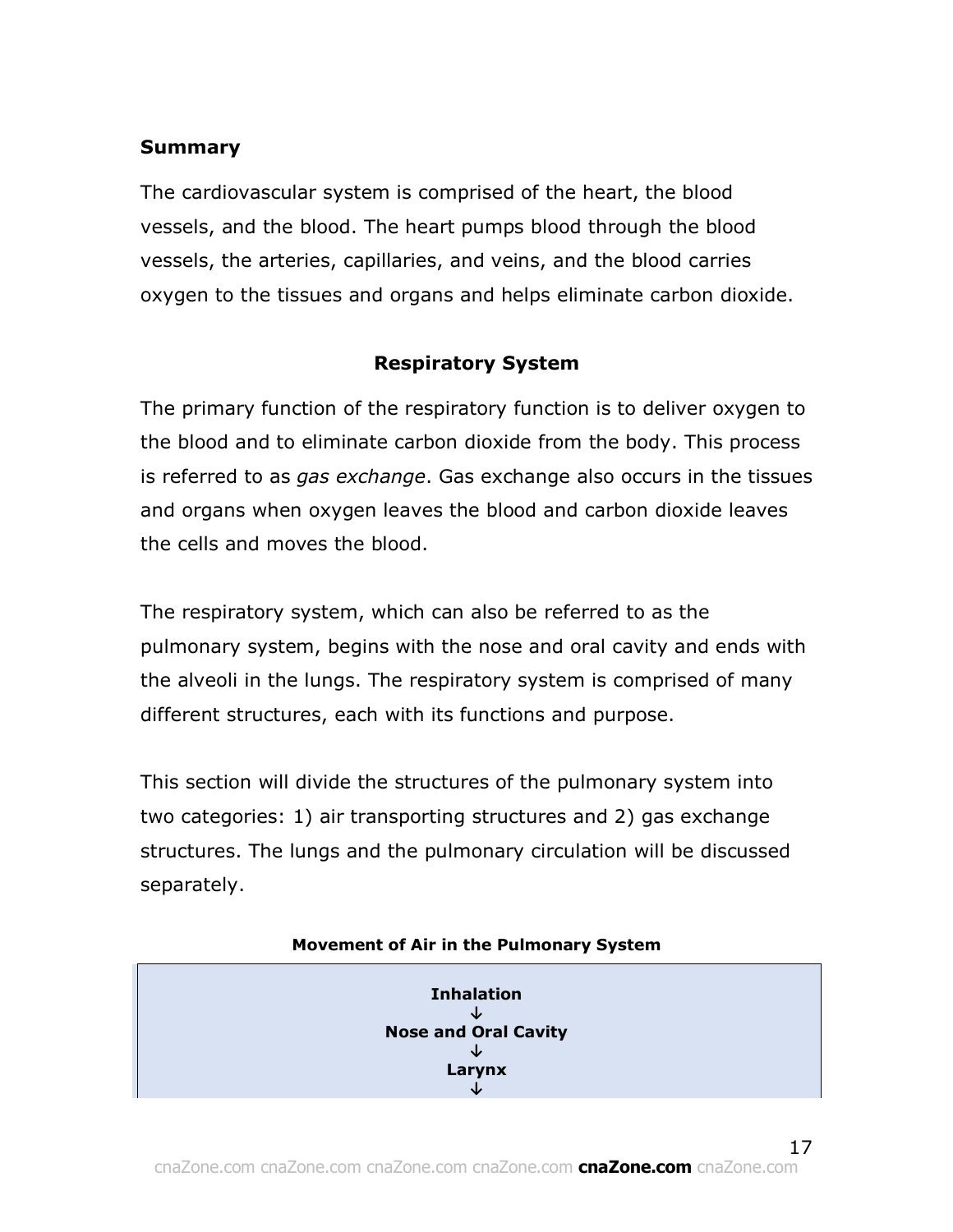

# **Air Transporting Structures**

The respiratory system begins with air transporting structures and the first of these are the nose and the oral cavity (mouth). The intake of air is initiated with these structures and the nose and the oral cavity play an important role in filtering, humidifying, and warming inhaled air before it reaches the deep structures of the bronchial tree and the lungs.

All of the structures discussed in this section are lined with *mucous membranes*. The mucous membrane secretions help to humidify and warm inhaled air. They also trap and eliminate foreign particles and bacteria, preventing them from reaching the deep parts of the lungs.

## *The Larynx*

The oral cavity ends at the back of the mouth at the beginning of the larynx. The larynx contains the vocal cords and it connects the oral cavity to the next structure of the respiratory system, the trachea.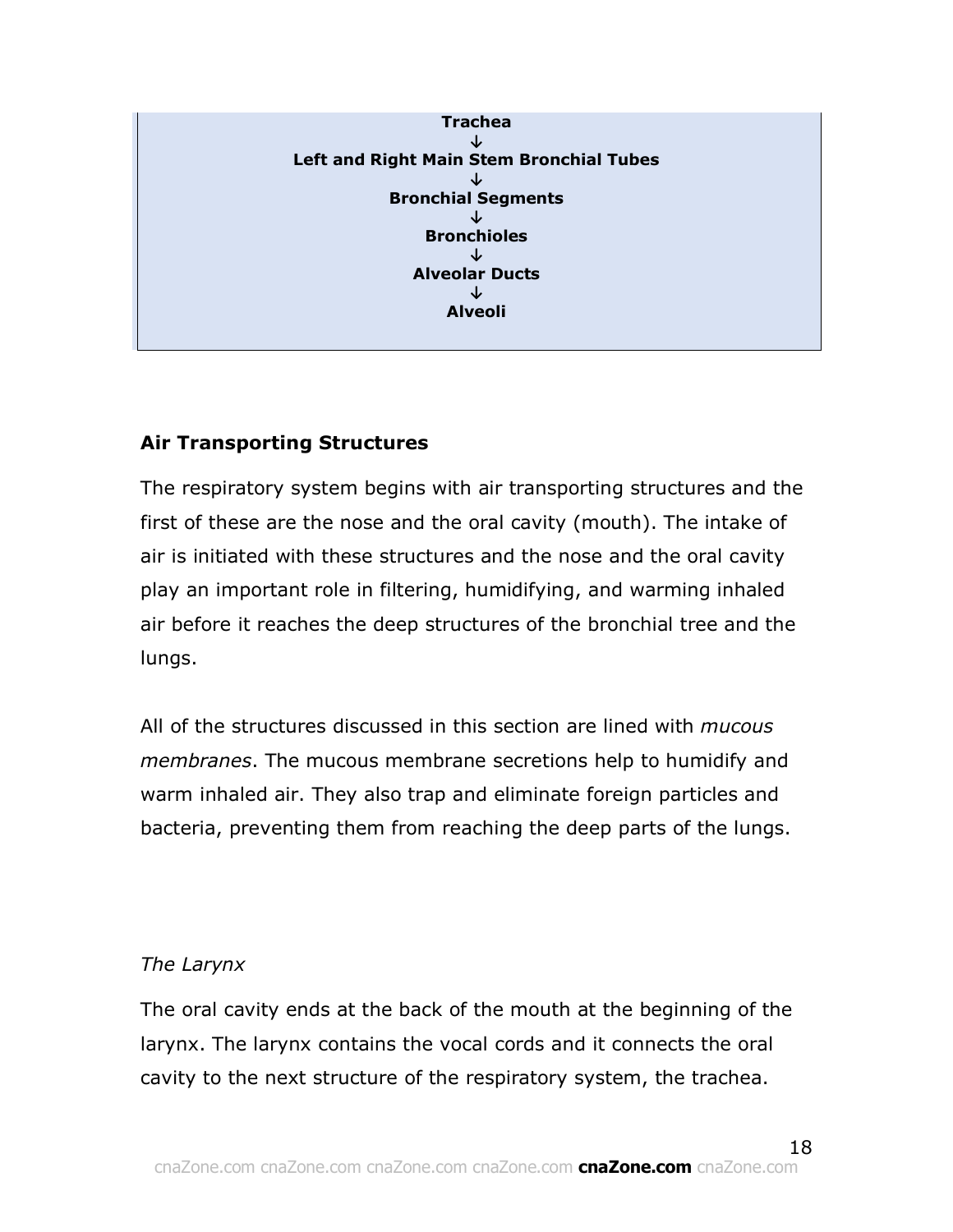# *The Trachea*

The trachea (commonly called the windpipe) is a semi-flexible tube supported by rings of cartilage. It can be seen beginning under the chin and extending down to the level of the clavicles (collar bones). The trachea warms and humidifies inhaled air and serves as a connection to the next air transporting structure, the bronchial tree.

## *The Bronchial Tree*

The bronchial tree begins at the end of the trachea with left and right main stem bronchial tubes; these extend into the left and right lungs, respectively. Branching off from the terminal ends of the left and right main stem bronchial tubes are the *segmental bronchii*, each of which corresponds to a specific segment of the lungs.

The bronchial segments divide into smaller bronchial passages called *bronchioles*. The bronchioles are where the bronchial tree ends and they are the last air transporting structures of the pulmonary system, which began in the nose and the oral cavity.

## **Gas Exchange Structures**

At the end of the bronchioles are the alveolar ducts. The alveolar ducts are short, narrow tubes that connect the bronchial tree with the primary gas exchange structures the alveoli. *The Alveoli*

The alveoli are small clusters of air sacs. An accurate image of the alveoli would be a grouped cluster of grapes. The walls of the alveoli are microscopically thin and oxygen and carbon dioxide can easily pass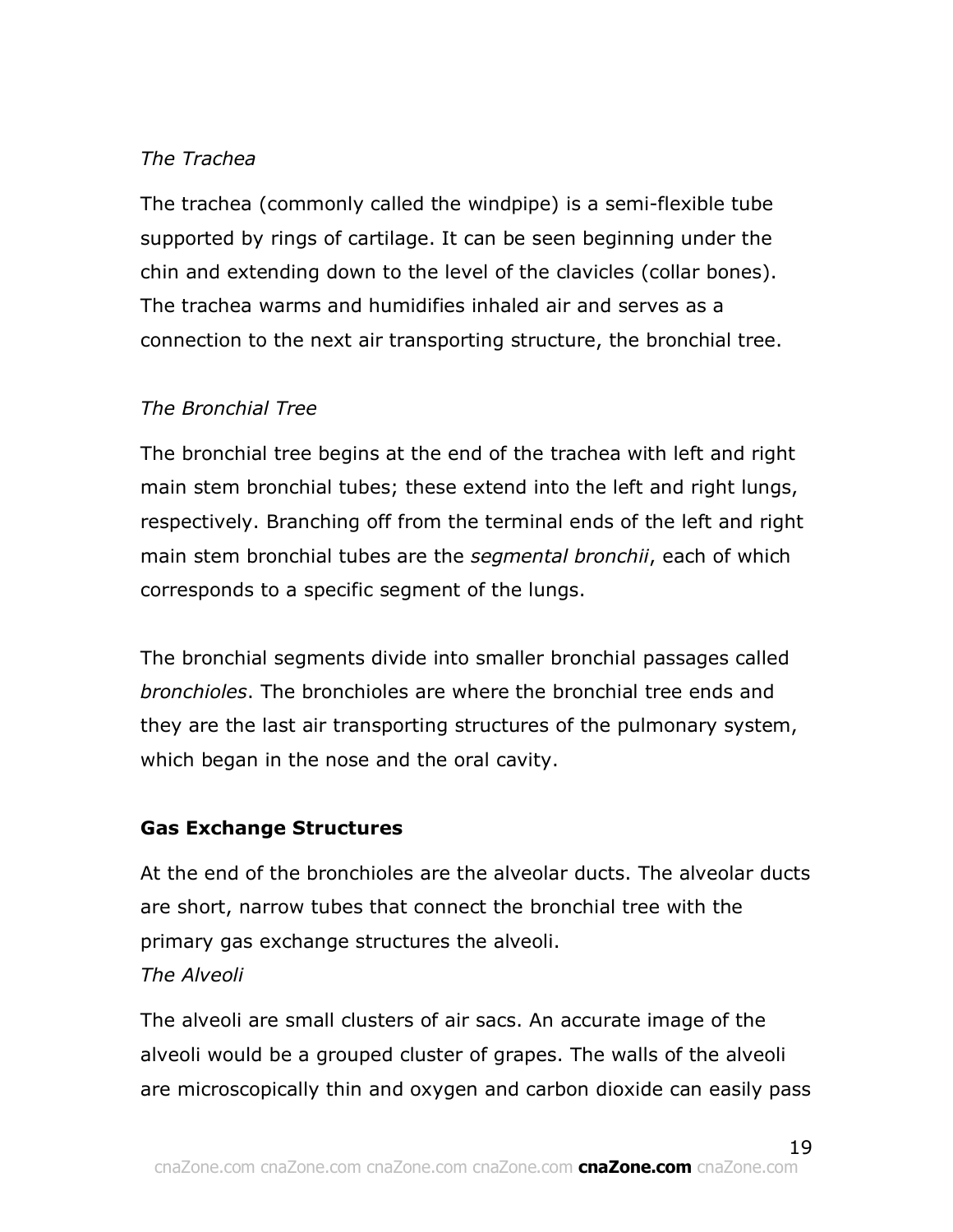through the alveolar walls and into and out of the blood. There is some gas exchange in the alveolar ducts but the majority of the oxygen and carbon dioxide exchange occurs in the alveoli.

## **The Pulmonary Circulation**

The pulmonary circulation deserves special mention. It is an extensive, essentially closed system, where gas exchange occurs. It is separate from the peripheral circulation.

The pulmonary capillaries are immediately adjacent to the alveoli and the separation between them is extremely thin. Because of that and because there are so many pulmonary capillaries, oxygen and carbon dioxide can easily move between the alveoli and the blood. This structural arrangement also explains why inhaled drugs act so quickly.

## **The Lungs**

The lungs are located in the chest cavity, starting just below the shoulders and ending near the bottom level of the rib cage. The lungs are large, flexible organs that contain the structures of the bronchial tree, the alveolar ducts, and the alveoli and they are divided into distinct anatomical sections called lobes and segments.

The lungs themselves are surrounded and enclosed by a thin wall of tissue called the pleura. The space between the pleura and the outside of the lung is called the pleural cavity and it contains pleural fluid. The pleural cavity and the pleural fluid allow the lungs to expand and contract in a relatively friction-free environment.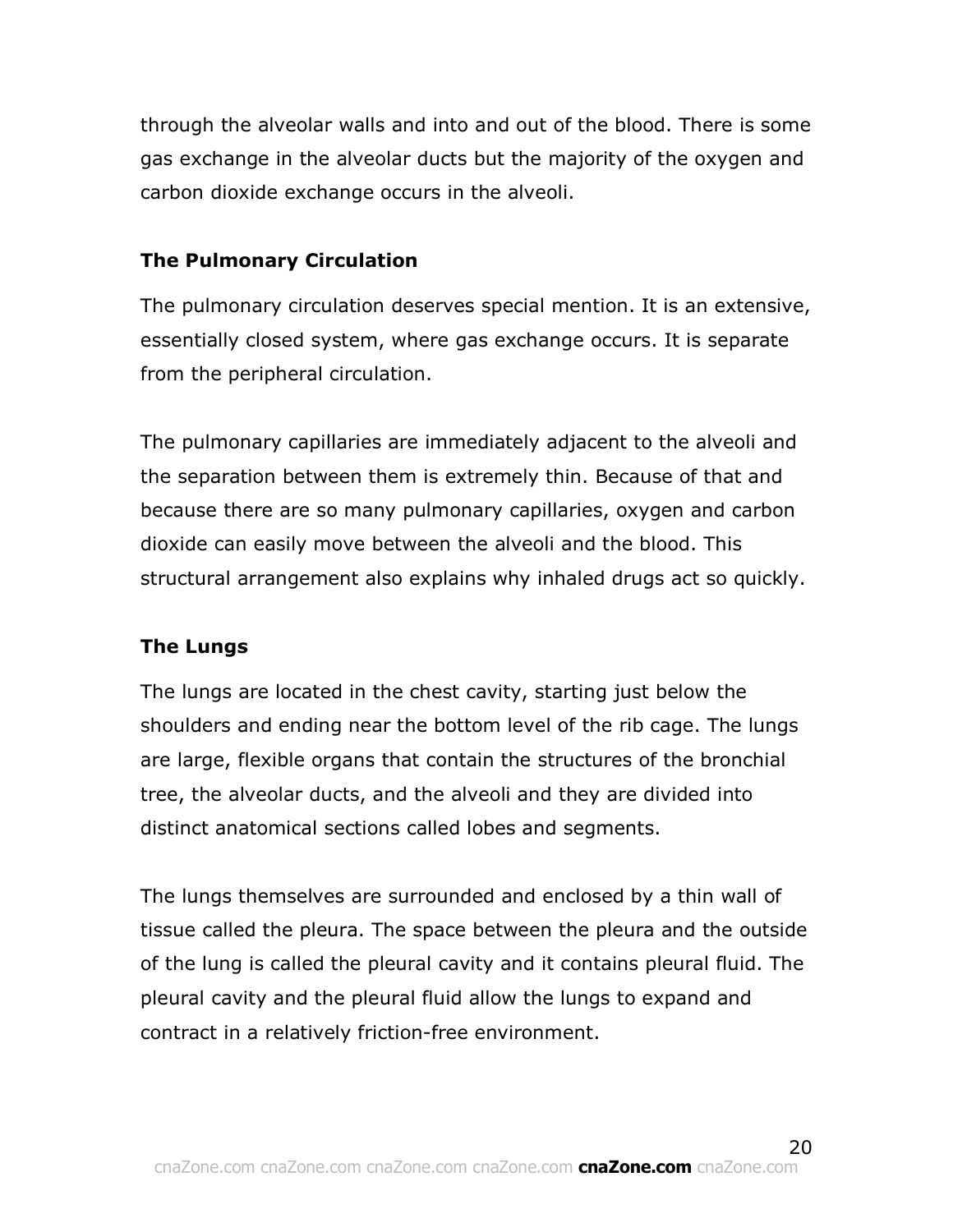Lung tissue is very elastic and this property of elasticity is very important. Exhaling may seem as if it is done by the muscles of the chest pushing air out of the lungs, and the contraction of the chest muscles does contribute to the process of exhaling. However, at the end of inhaling the lung tissues have been significantly stretched and when inhaling stops the elastic "recoil" of the lung contributes significantly to air being exhaled from the lungs.

#### **Summary**

The primary function of the pulmonary system is gas exchange; transferring oxygen from the inhaled air to the blood and removing carbon dioxide from the blood during exhalation. The pulmonary system is comprised of: 1) The gas transporting structures - nose, oral cavity, larynx, trachea, main stem bronchial tubes, segmental bronchii, and the bronchioles, 2) The gas exchanging structures alveolar ducts and alveoli, 3) The pulmonary circulation, and 4) The lungs, the lung lobes and segments, and the pleura.

#### **Digestive System**

The primary functions of the digestive system are the absorption of nutrients and fluids, and the elimination of wastes. Food, fluids, and medications enter the digestive tract, and nutrients, drugs, and water are absorbed. Undigested food, metabolized drugs, and waste products are passed along through the digestive tract and are eliminated in the form of stool, which is also known as feces.

The digestive system can be usefully pictured as a long tube that begins with the mouth and ends with the anus. The digestive system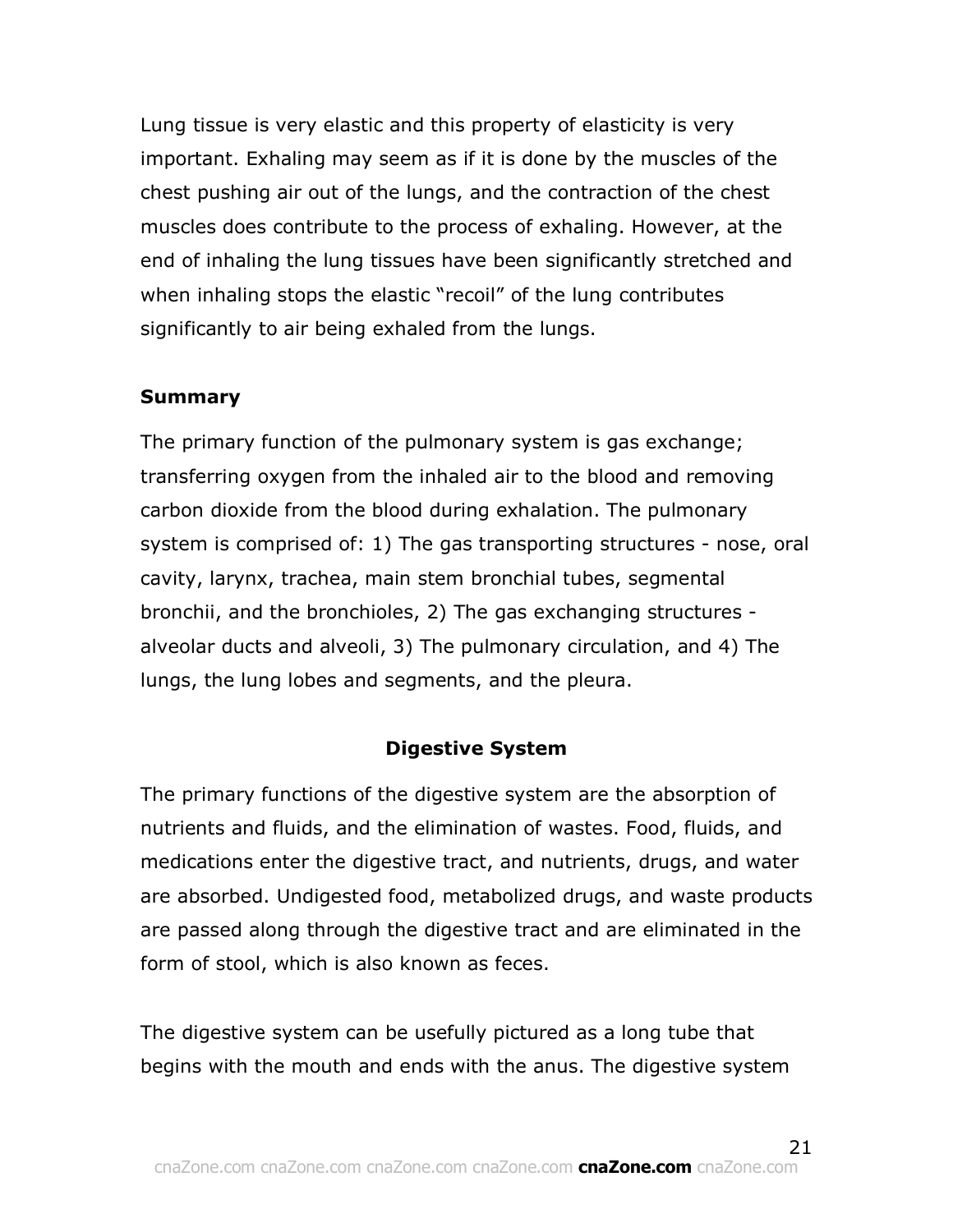also includes the gall bladder, liver, and the pancreas. These organs play essential roles in digestion and they have other functions, as well.



# **Oral Cavity**

The oral cavity produces saliva that lubricates food and makes it easier to swallow. The saliva also contains several digestive enzymes that help to break down food so it can be absorbed.

# **Esophagus**

The esophagus (commonly called the gullet) is a large flexible tube that is located behind the trachea. The esophagus connects the oral cavity with the stomach.

## **Stomach**

The stomach contains many digestive enzymes. These enzymes, along with the churning movements of the stomach, break food down so that it can be more easily absorbed. The stomach connects to the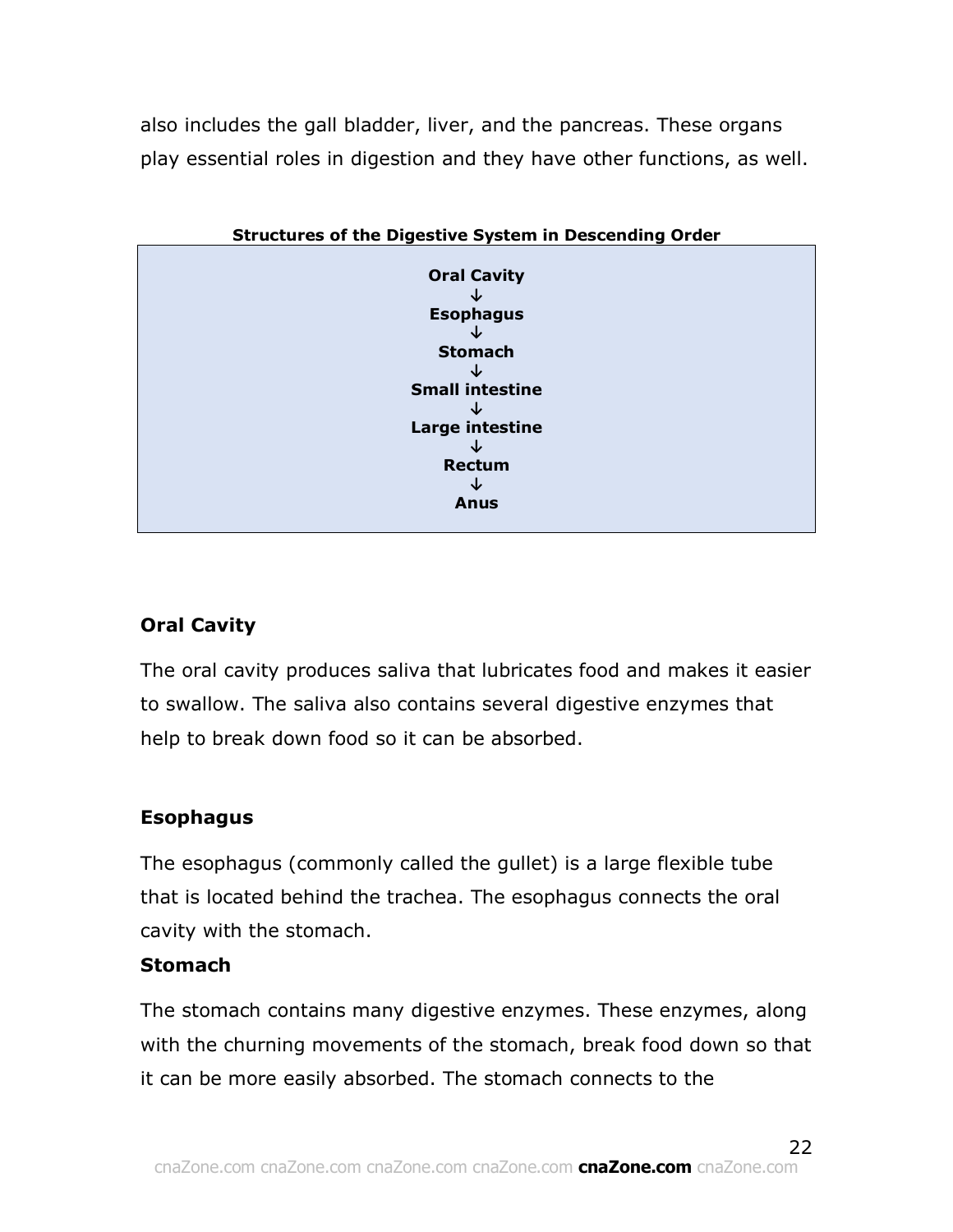duodenum section of the small intestine by way of a valve, the pyloric sphincter.

# **Small Intestine**

The small intestine (commonly called the small bowel) is a long (approximately 23 feet) narrow tube that connects the stomach with the large intestine. The small intestine has many powerful digestive enzymes, and the small intestine is where the majority of carbohydrates, fats, proteins, minerals and vitamins are absorbed. It is also the area of the digestive tract where most of fluid intake is absorbed.

The small intestine is divided into three sections: the duodenum, the jejunum, and the ileum.

# **Large Intestine**

The large intestine (commonly called the large bowel or the colon) begins at the end of the ileum of the small intestine and it ends with the rectum. The large intestine absorbs some of the nutrients that passed through the small intestine, it removes water from food boluses, and it forms stool.

The large intestine is divided into three sections: the ascending colon, the transverse colon, and the descending colon.

## **Rectum**

The rectum connects with the large intestine at the descending colon and it ends at a connection with the anus. The primary function of the rectum is to store formed stool.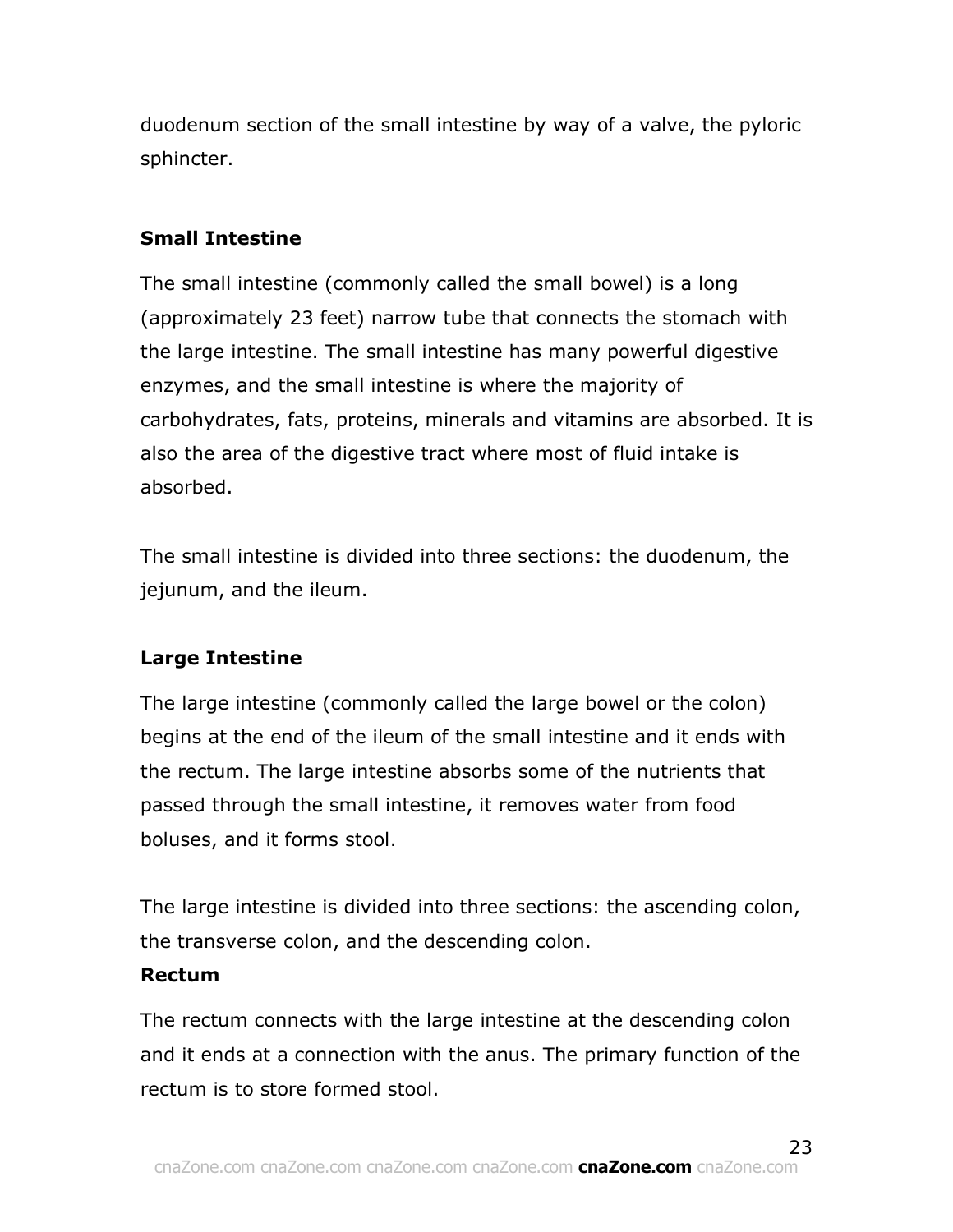## **Anus**

The anus is the terminal end of the digestive tract and it is the opening through which stool is expelled.

# **Gall Bladder, Liver, and Pancreas**

# *The Gall Bladder*

The gall bladder is a small, pouch-like structure that is located on the bottom of the liver. The gall bladder is connected to the liver by the hepatic duct and it is connected to the duodenum by the common bile duct.

The gall bladder stores the bile that has been produced by the liver. When bile is needed, the gall bladder contracts and pumps bile through the bile duct into the small intestine.

## *The Liver*

The liver is located in the right upper quadrant of the abdomen, beginning slightly above the rib cage and ending slightly above the level of the umbilicus. The liver has many critically important functions. It produces bile, a liquid that is needed for the absorption of fat-soluble vitamins and fats. It produces clotting factors that are needed for normal blood coagulation, and the liver is the primary site at which drugs are metabolized.

## *The Pancreas*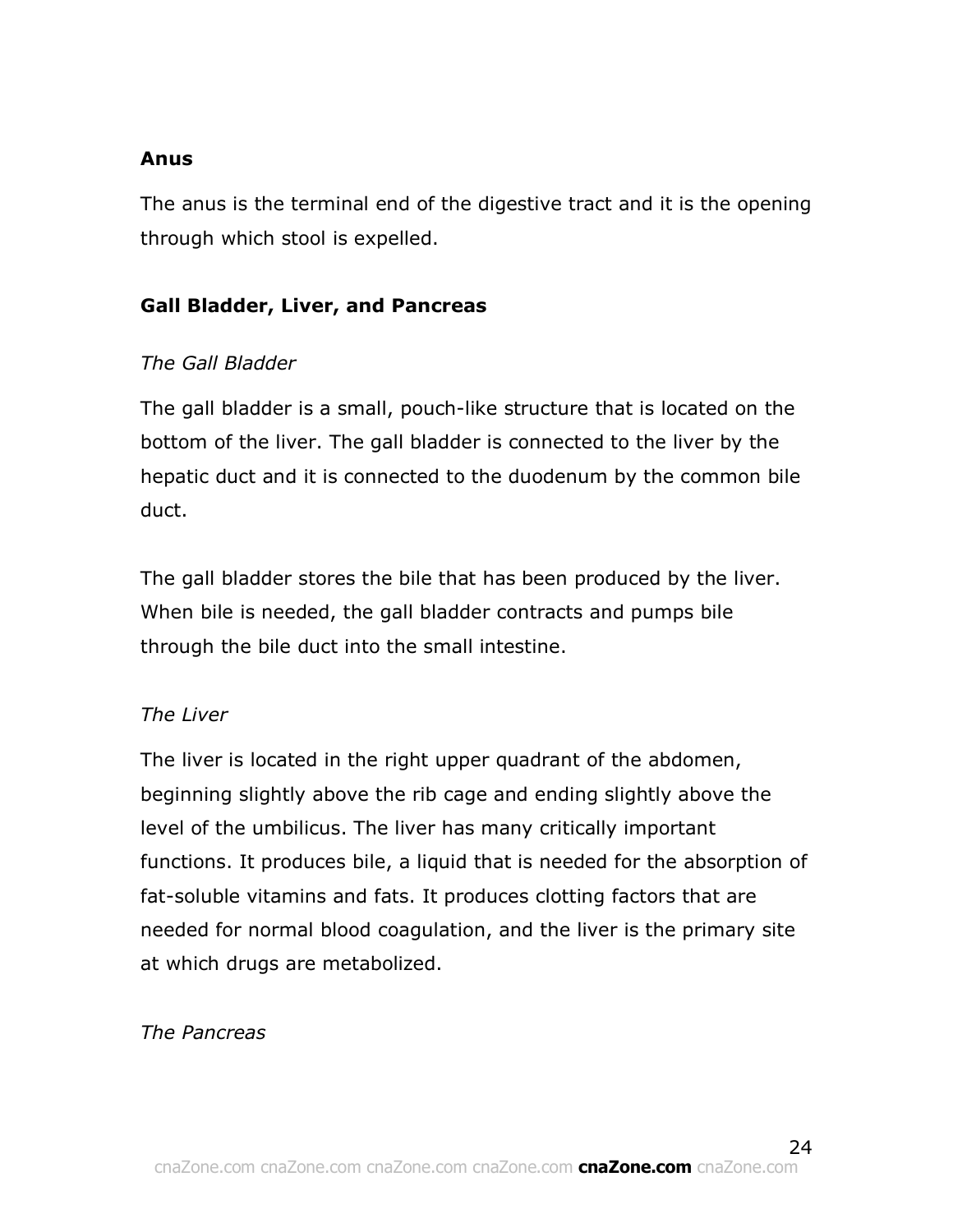The pancreas is located in mid-section of the abdomen and behind the stomach. The pancreas is connected to the duodenum by the pancreatic ducts. The pancreas produces the hormones insulin, glucagon, and somatostatin and it produces digestive enzymes such as amylase.

#### **Summary**

The basic functions of the digestive system are to allow for intake of food, fluids, and drugs, and for the elimination of wastes. The digestive system is comprised of the oral cavity, the esophagus, the stomach, the small and large intestines, the rectum, and the anus. The gall bladder, the liver, and the pancreas are organs that have important digestive functions.

#### **Renal System**

The primary functions of the renal system are maintaining proper fluid balance, maintaining a normal acid-base balance, forming urine, and elimination of waste products of metabolism. A large part of the blood that circulates through the body is directed to the kidneys. As the blood passes through the kidneys, some water and waste products from the metabolism are filtered out and concentrated as urine and some fluids and solutes are reabsorbed.

The urine collects in the bladder and is periodically eliminated. The renal system is comprised of the kidneys, the ureters, the bladder, and the urethra.

## *The Kidneys*

The kidneys are located on the left and right sides of the abdomen, below the level of the rib cage and close to the back. The functional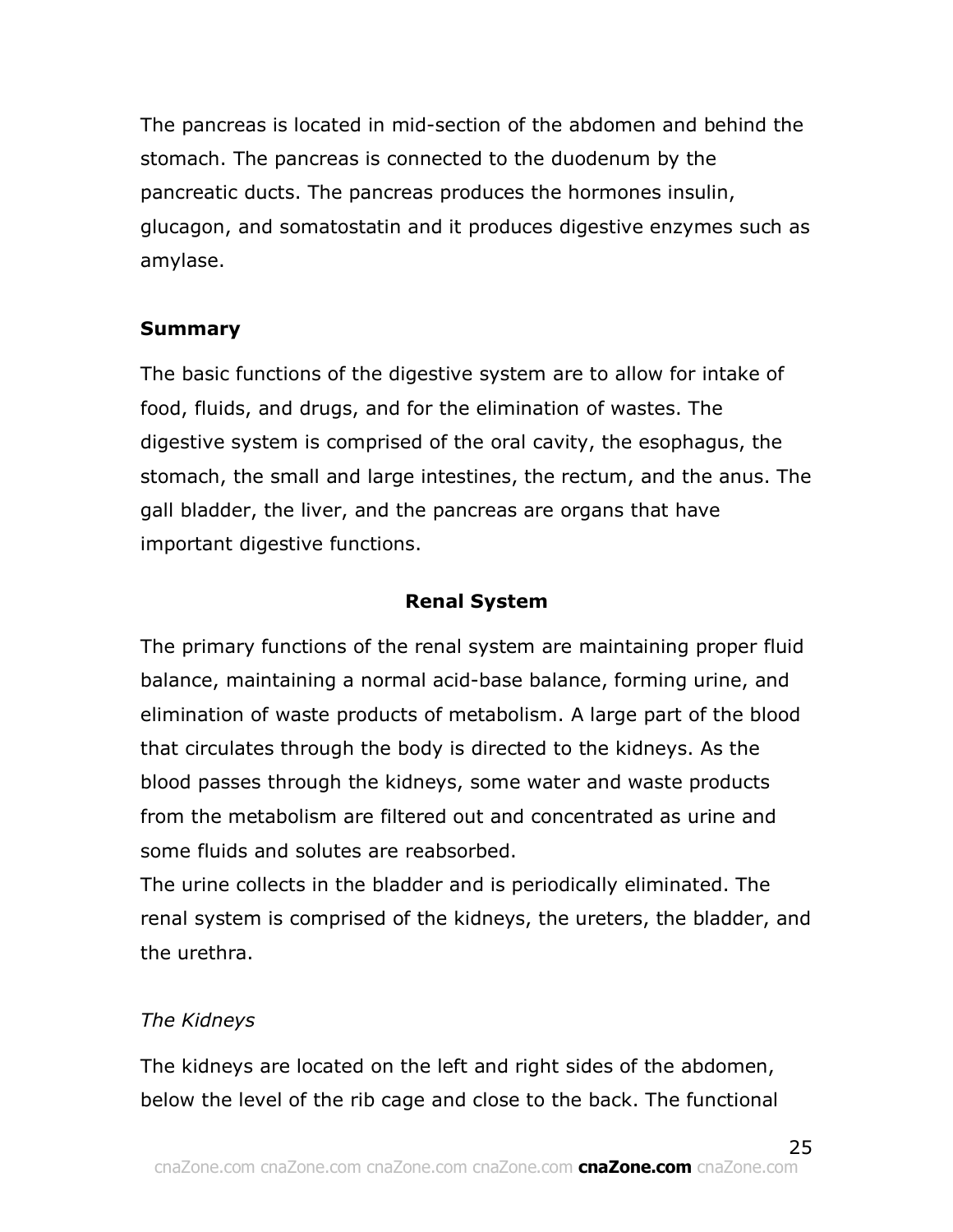unit of the kidneys is called the nephron, and the nephron is where blood from the peripheral circulation is filtered and urine is formed.

The nephrons are connected to and drain into the renal pelvis. This is a cavity inside the kidney that collects and stores urine before it passes into the bladder.

# *The Ureters*

The ureters are 10 to 12-inch long tubes made of smooth muscle that connect the kidneys to the bladder. The bladder is located between the umbilicus and the pelvic bone. The bladder stores urine prior to urination. The urethra connects the bladder to the external opening of the urinary tract, the meatus, and the urethra is the passage through which urine is expelled from the bladder. In males, the urethra also allows for the passage of semen. The female urethra is approximately 2 inches long; the male urethra is approximately 8 inches long.

## **Summary**

The renal system forms urine, eliminates waste products of metabolism, and helps to maintain a normal acid-base balance and fluid balance. The renal system is comprised of the kidneys, two ureters, the bladder, and the urethra.

## **Endocrine System**

The endocrine system is comprised of glands. The definition of a gland is an organ that secretes a specific substance that is needed for normal functioning. Most of the substances that glands produce are hormones. A hormone is defined as a substance produced by a gland

26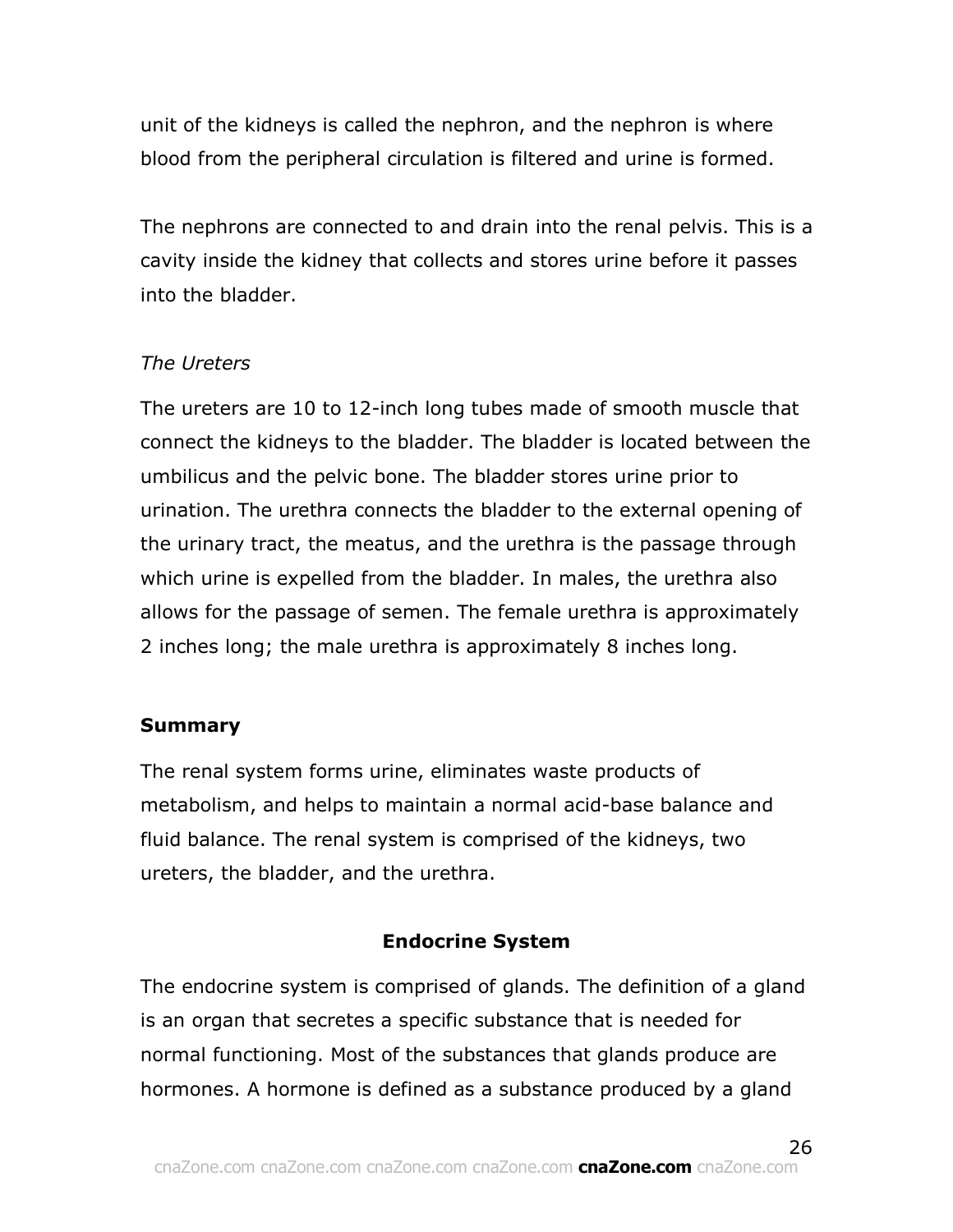that has a regulatory effect on another organ or organ system. Insulin is a well-known hormone that helps control glucose metabolism.

## **Thyroid Gland**

The thyroid is a gland that produces thyroid hormones that are released into the blood stream and influence the metabolic rate and the growth of tissues. The adrenal glands produce a hormone called adrenaline that acts as a stimulant and helps dilate blood vessels and the bronchial tree. The thyroid gland also produces calcitonin, a hormone that helps regulate the homeostasis of calcium.

Glands are classified as *endocrine* or *exocrine*. Endocrine glands secrete their hormones directly into the bloodstream. After entering the bloodstream, the endocrine hormones travel to the target organ and initiate the desired effect.

Exocrine glands release their hormones through a duct and then reach the target organ or tissue. Sweat glands are exocrine glands and they release sweat directly onto the surface of the skin.

#### **Endocrine Glands and Their Hormones**

**Adrenal glands:** Located on the top of the kidneys. The adrenal glands produce adrenaline, aldosterone, cortisol, noradrenalne, and the male hormone DHEA

**Ovaries:** There are two ovaries, located in left and right side of the abdomen adjacent to the uterus. The ovaries produce the female sex hormones estrogen and progesterone. They also secrete testosterone and they are where egg cells are produced.

**Pancreas:** The pancreas secretes glucagon, insulin, and somatostatin. The pancreas also functions as an exocrine gland.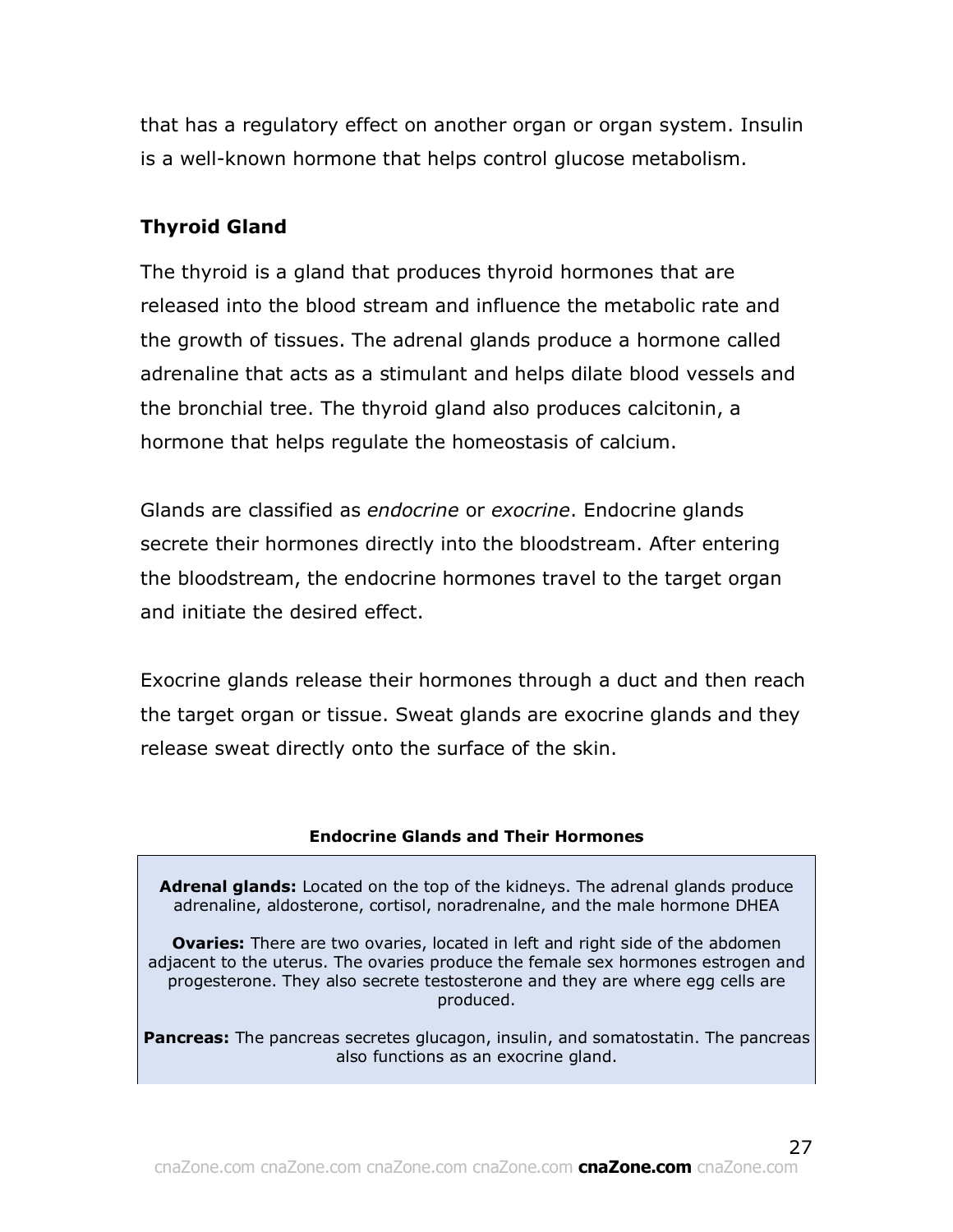**Pineal gland:** The pineal gland is located in the brain. It produces the hormone melatonin.

**Pituitary gland:** The pituitary gland is located at the base of the brain. The pituitary gland produces adrenocorticotropic hormone, anti-diuretic hormone, human growth hormone, the follicle stimulating hormone, luteinizing hormone, melanocytestimulating hormone, oxytocin, prolactin, and thyroid stimulating hormone.

**Testis:** The testis is a gland that is located in the testicles. The testis produces testosterone. The testis also produces sperm cells.

**Thyroid gland:** The thyroid gland is located in the neck immediately below the laryngeal prominence cartilage (commonly known as the Adam's apple). The thyroid hormones are calcitonin, thyroxine  $(T_4)$  and triiodothyronine  $(T_3)$ .

**Exocrine Glands**

**Lacrimal glands, aka tear glands Liver Mammary glands Pancreas Prostate gland: the prostate gland produces some of the components of semen Sebaceous glands: The sebaceous glands secrete skin oils. Salivary glands Sweat glands**

#### **Summary**

The endocrine system is comprised of glands. The definition of a gland is an organ that secretes a specific substance that is needed for normal functioning. Most of the substances that glands produce are hormones, and a hormone is defined as a substance produced by a gland that has a regulatory effect on another organ or organ system. Glands are classified as endocrine (they release their hormones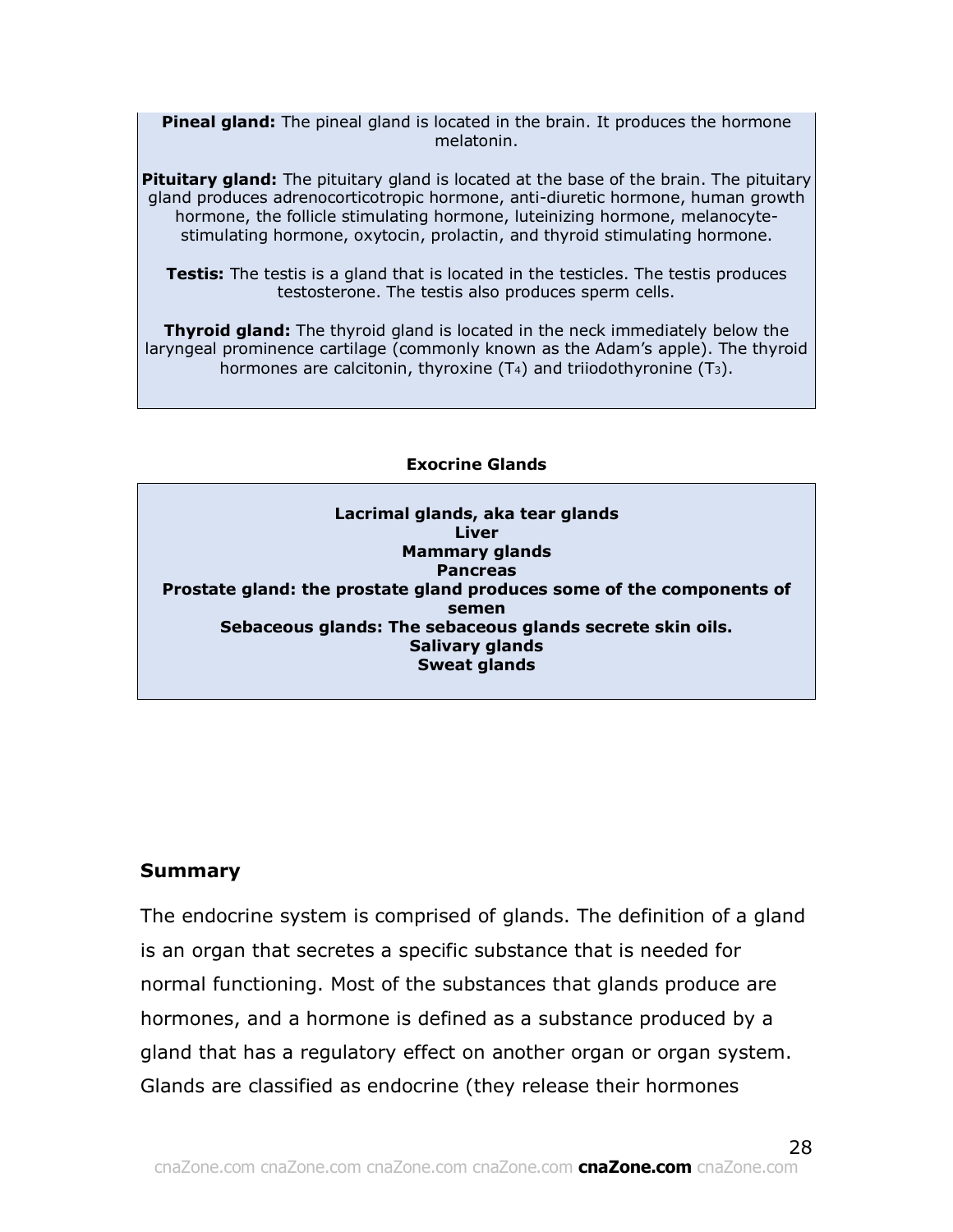directly into the bloodstream) or exocrine (they release their hormones through a duct).

These organs help control body functions and metabolism by the hormones they produce. Hormones are chemical substances that are involved in many body processes. One important example is the hormone insulin. Insulin is produced by the pancreas. It helps control blood sugar levels and assists in the storage of blood sugar.

# **Reproductive System**

The reproductive system consists of the organs and body structures that are involved in reproduction and sexual activity. The female reproductive system is comprised of the vagina, the uterus, the fallopian tubes, the ovaries, and the breasts. The ovaries produce eggs that may be fertilized by sperm to produce a fetus. The eggs are carried from the ovaries by the fallopian tube to the uterus.

Fertilization of the eggs and growth of the fetus occurs in the uterus. The vagina provides access for the sperm to the eggs in the uterus. It also functions as the birth canal and as a center of sexual stimulation and pleasure. The breasts (also known as mammary glands) produce milk after childbirth.

The male reproductive system is comprised of the penis and the testicles. The testicles produce sperm and the sperm is delivered to the vagina through the penis.

# **Summary**